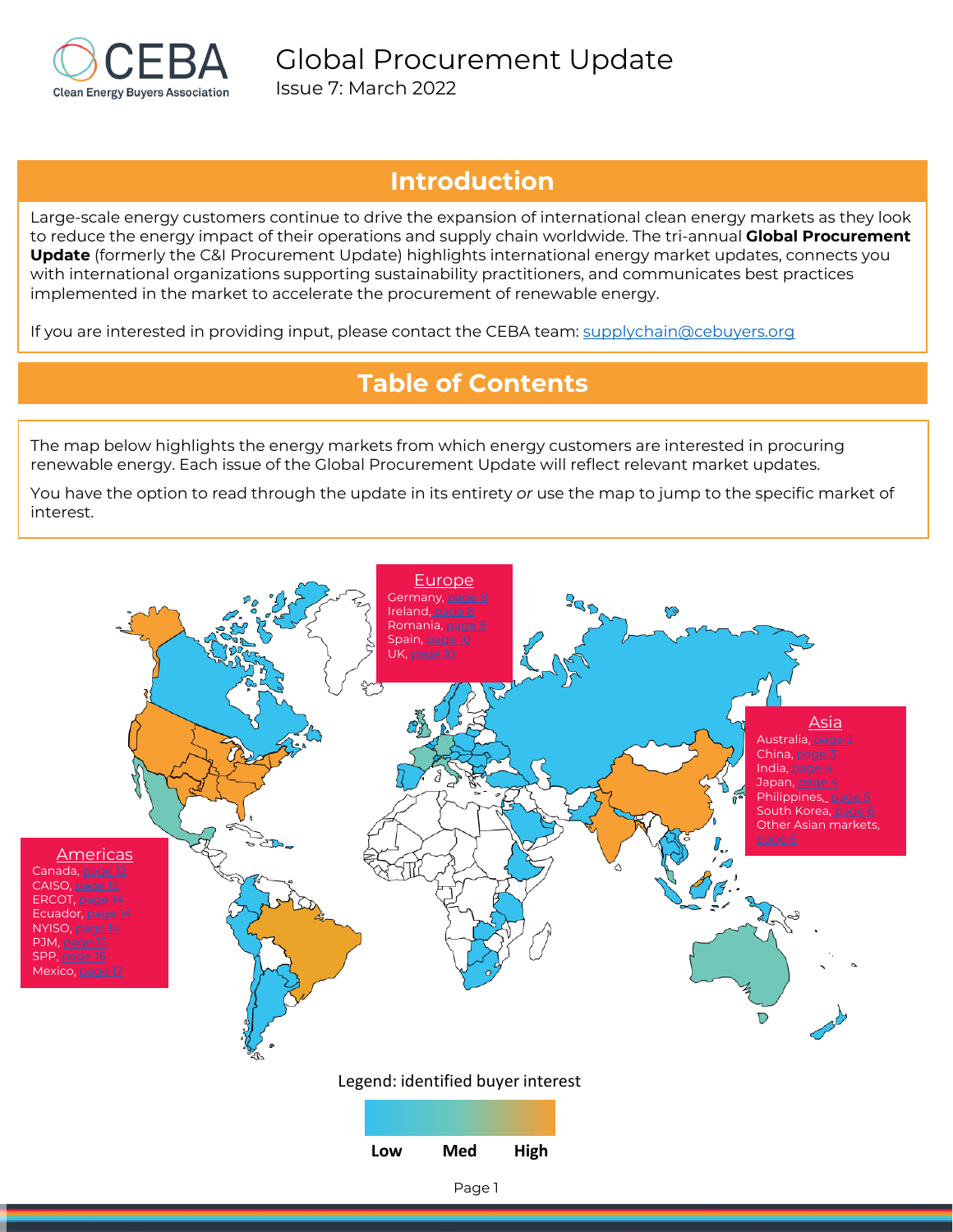

# **Future Updates**

The Global Procurement Update is meant to supplement existing information and research on international markets for large-scale energy customers and should not be seen as a comprehensive resource covering all aspects of an energy market.

CEBA and all contributors welcome feedback on the content and will endeavor to expand market coverage pending interest.

To provide direct feedback, please contact the CEBA team: [supplychain@cebuyers.org](mailto:supplychain@cebuyers.org)

# **Contributor Acknowledgements**

CEBA is proud to collaborate on the Global Procurement Update with peer NGOs and for-profit companies to support large-scale energy customers' journeys towards emissions reductions through the implementation of renewable energy and to accelerate the transition to a zero-carbon energy system.

The following collaborators supported the development of this Global Procurement Update issue based on areas of interest and activity as identified by corporate buyers. Please note, not all NGOs active in the energy sector were able to contribute.

Contributions do not necessarily reflect the views of CEBA.

| <b>Contributors: NGOs</b>                                                                                                                                                                                                                                                                                                         | <b>Contributors: For profit companies</b>                                                                                                                                                                                                  |
|-----------------------------------------------------------------------------------------------------------------------------------------------------------------------------------------------------------------------------------------------------------------------------------------------------------------------------------|--------------------------------------------------------------------------------------------------------------------------------------------------------------------------------------------------------------------------------------------|
| <b>Business Renewables Centre Canada</b><br><b>World Wildlife Fund</b><br>CEBA extends sincere gratitude to the NGOs that<br>contributed and a special thanks to The We Mean<br><b>Business coalition for supporting greater</b><br>collaboration among NGOs worldwide and<br>specifically the International Connection Platform. | 3Degrees<br><b>Apala Group</b><br><b>Altenex Energy</b><br><b>Customer First Renewables</b><br>cQuant.io<br><b>Edison Energy</b><br><b>EKOenergy</b><br>Enosi<br><u>EY</u><br>Mt. Stonegate Green Asset Management Ltd.<br><b>Think RE</b> |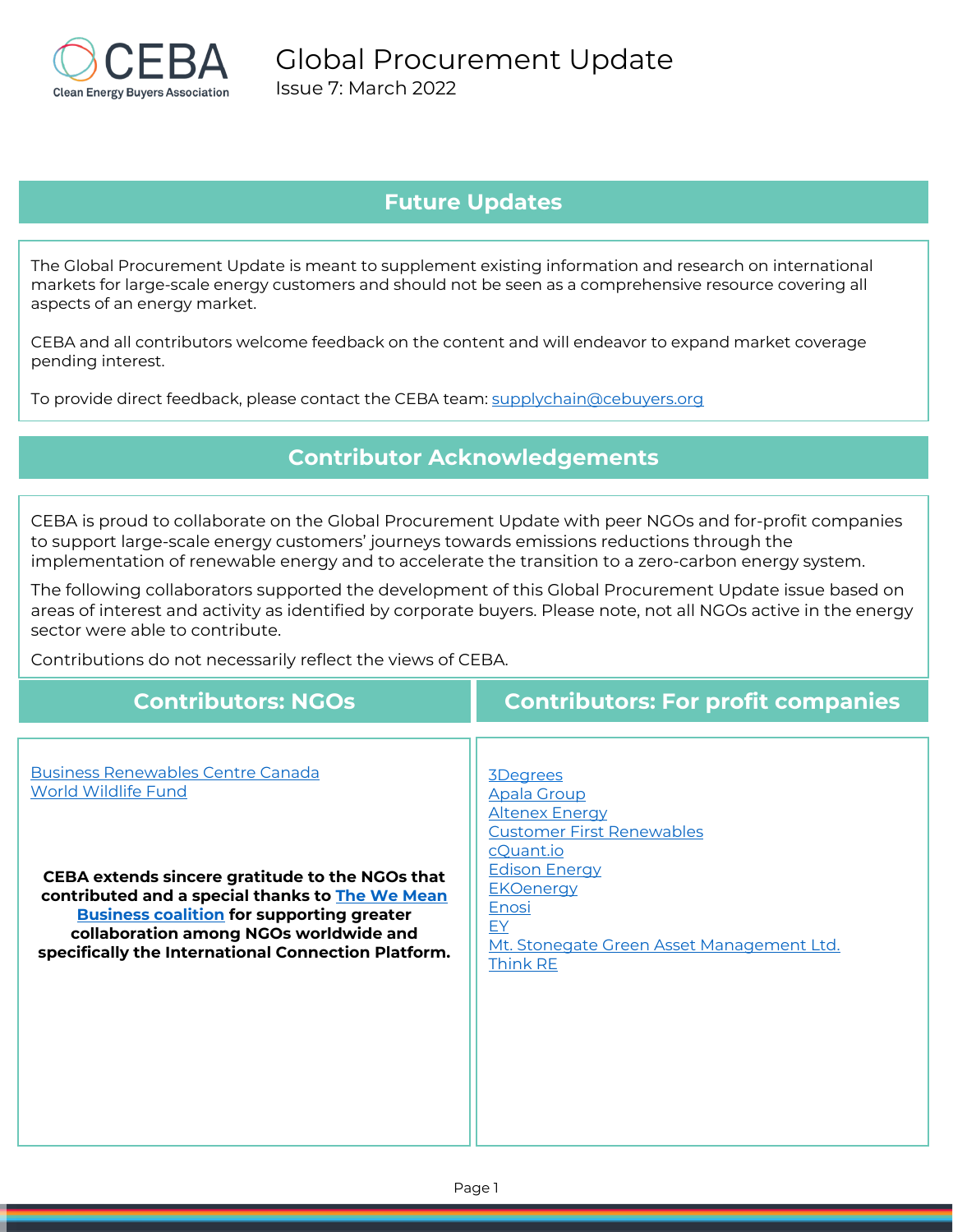

# <span id="page-2-0"></span>Asia

<span id="page-2-1"></span>Australia  $\frac{12}{3}$  Previous issues with content:  $\frac{1}{2}$  |  $\frac{3}{4}$  |  $\frac{5}{6}$  $\frac{5}{6}$  $\frac{5}{6}$ 

### **With thanks to EY**

The development of utility scale renewable energy developments in Australia is being sustained by renewed corporate interest in the procurement of renewable energy. The initial goal of the renewable energy target legislation was to achieve 33,000 GWh of renewable energy by 2020. This has long been surpassed and despite this, the price of Large-scale Generation Certificates (LGCs – a key indicator for demand in renewable energy) remains buoyant, with Calendar 2022 - 2024 LGCs trading above AUD 40 / LGC at the time of writing. This is primarily due to demand driven by the sustainability goals of corporate Australia. Since the last edition, a number of significant deals have been executed by Australian corporates, including Nestlé Australia's PPA with a CWP wind farm in NSW (announced in November 2021) and the South Sydney Regional Organisation of councils executing a PPA with several solar farms (announced in February 2022).

More broadly, the Australian electricity market remains in a state of transition with a number of recent announcements that are likely to encourage the development of renewable energy and enhance the value of Corporate PPAs. In February 2022, Origin Energy (Origin), an ASX listed integrated electricity generator and retailer, announced the early closure of Australia's largest coal fired plant, the Eraring Coal Fired power station (2880MW). Originally slated to retire in 2035, Origin has brought forward the closure of Eraring by seven years primarily due to the challenging operating environment as a result of "cleaner and lower cost generation, including solar, wind and batteries." <sup>[1](#page-2-2)</sup> Origin plans to replace Eraring with 700MW of storage located at the site. And in March 2022, AGL (Australia's largest integrated electricity retailer and generator), was the subject of a takeover offer by Canadian global asset manager, Brookfield, in combination with Atlassian founder, Mike Cannon-Brookes. The express intent of bid, which was rejected, was to extract value through accelerating AGLs closure of its three remaining coal fired plants.

Notwithstanding the buoyancy in the corporate PPA market, there are still a number of challenges which are making corporate PPAs complex and difficult in the Australian market. The lingering impact of Covid and regional geopolitical issues are causing a strain on supply chains. The price of panels has materially increased over the course of 2021 and this combined with the further concentration of EPC suppliers in the Australian market is causing PPA prices to increase for the first time in a number years. Governments across Australia are responding to some of these challenges by seeking ways to enhance renewable energy and improve the contracting process. In Victoria, the State government commenced a second Victorian Renewable Energy Target Auction (VRET 2) in December 2021 to drive new investment. It has also recently announced Australia's first offshore wind target. At the same time, The NSW Government has commenced its procurement of contestable transmission infrastructure to support the development of renewable energy in the Central West Orana Renewable Energy Zone. The Federal Government through the Australian Renewable Energy Agency (ARENA) has also commenced a large-scale battery funding round, with up to AUD 100 million in funding available for new battery projects of 70MW or larger. With this level of activity, 2022 promises to be a very interesting year for Corporate PPAs in Australia.

<span id="page-2-2"></span><sup>1</sup> https://www.originenergy.com.au/about/investors-media/origin-proposes-to-accelerate-exit-from-coal-firedgeneration/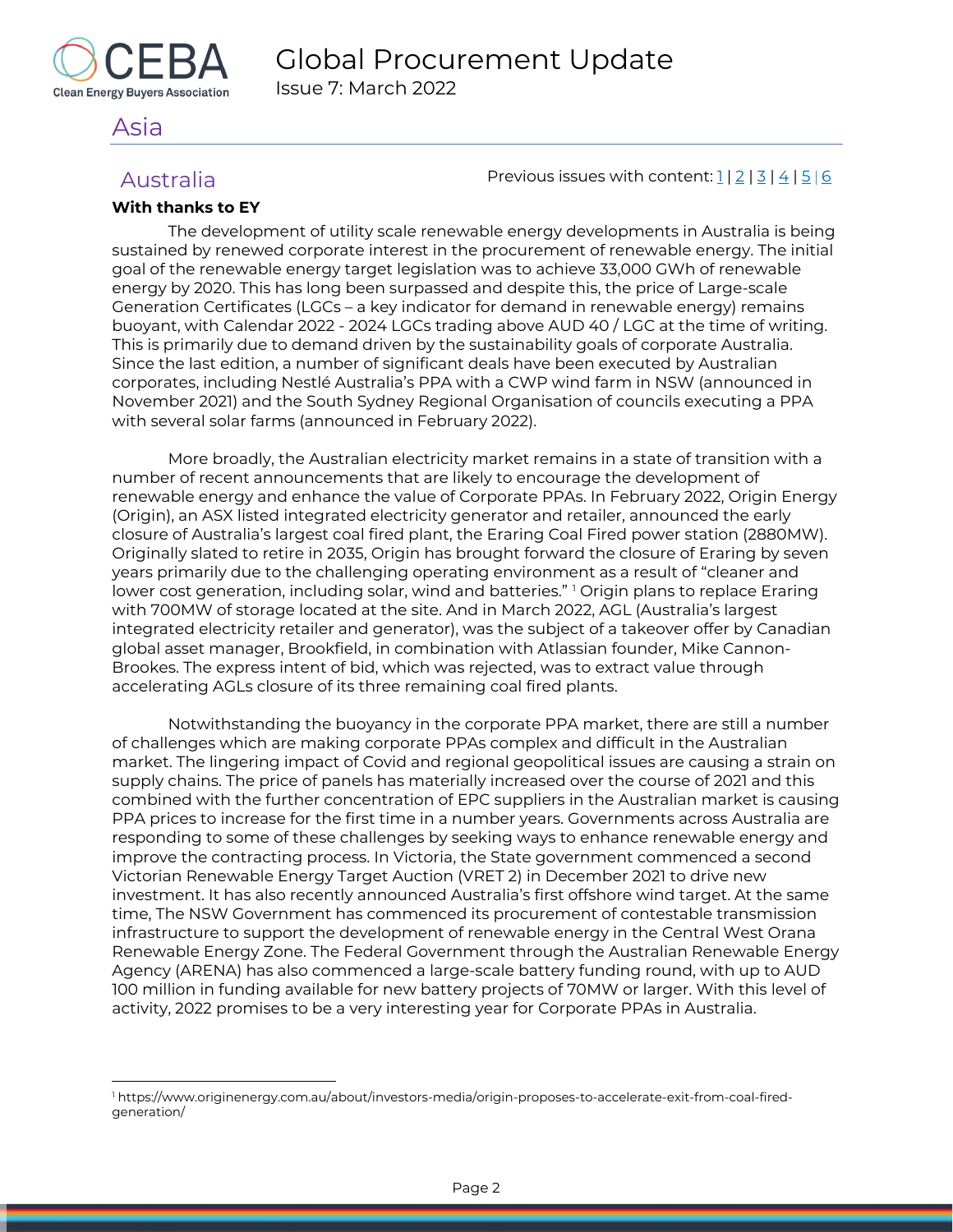

Issue 7: March 2022

*This submission contains information in summary form and is therefore intended for general guidance only. It is not intended to be a substitute for detailed research or the exercise of professional judgment. Member firms of the global EY organization cannot accept responsibility for loss to any person relying on this article.*

| Author       | Jomo Owusu           |
|--------------|----------------------|
| Organization | FY                   |
| Email        | Jomo.owusu@au.ey.com |

<span id="page-3-0"></span>China China Previous issues with content:  $1 | 2 | 3 | 4 | 5 | 6$  $1 | 2 | 3 | 4 | 5 | 6$  $1 | 2 | 3 | 4 | 5 | 6$  $1 | 2 | 3 | 4 | 5 | 6$  $1 | 2 | 3 | 4 | 5 | 6$  $1 | 2 | 3 | 4 | 5 | 6$  $1 | 2 | 3 | 4 | 5 | 6$  $1 | 2 | 3 | 4 | 5 | 6$  $1 | 2 | 3 | 4 | 5 | 6$  $1 | 2 | 3 | 4 | 5 | 6$ 

#### **With thanks to Mt Stonegate Green Asset Management**

After China announced the carbon neutrality target, it has actively promoted renewable energy development. The inter-provincial power spot trading rules has been published to further accelerate China's renewables liberalization transactions, urging direct trading between users with green power needs and renewable energy power generation enterprises. As an example, Zhejiang State Grid Comprehensive Energy Co., Ltd. has traded about 139 million kilowatts of green power in the first quarter of 2022, assisting many companies to obtain green power by trading renewables across provinces and generating additional income for renewable energy power generation companies.

With the trend of net-zero, the Beijing Winter Olympics in 2022 achieved 100% use of renewable energy to meet electricity consumption needs. The 2022 Beijing Winter Olympics achieved the renewable target through the direct purchase of renewables in the market, and the total renewable energy transaction volume of 162.78 million kWh was traded through the green electricity trading platform.

On the other side, on July 16, 2021, the online trading of the Chinese national carbon market was officially launched. Through December 31, 2021, the cumulative transaction volume of carbon emission allowances (CEAs) in the Chinese national carbon market reached 179 million tons, with a transaction value of 7.661 billion CNY. Regarding the seven pilot carbon markets, the cumulative transaction volume of CEAs reached 483 million tons, with a transaction value of 8.622 billion yuan.

The Chinese Certified Emissions Reductions (CCER ) system started in March 2012 and was suspended in March 2017. This means that there were CCERs available in the Chinese domestic carbon market but they were banned for trading until the national carbon market launched on July 16, 2021, allowing companies to cover up to 5% of their compliance obligation with CCERs. As of April 2021, the National Development and Reform Commission has announced a total of 2,871 CCER-approved projects, 861 projects have been registered, and 254 projects have been registered for emission reductions. As of March 2022, the cumulative transaction volume of CCER nationwide is 280 million tons, and the price of CCER fluctuates at 20-30 yuan/ton.

| Author       | Donggi Yang                            |
|--------------|----------------------------------------|
| Organization | Mt Stonegate Green Asset<br>Management |
| Email        | dongqi.yang@mtstonegate.com            |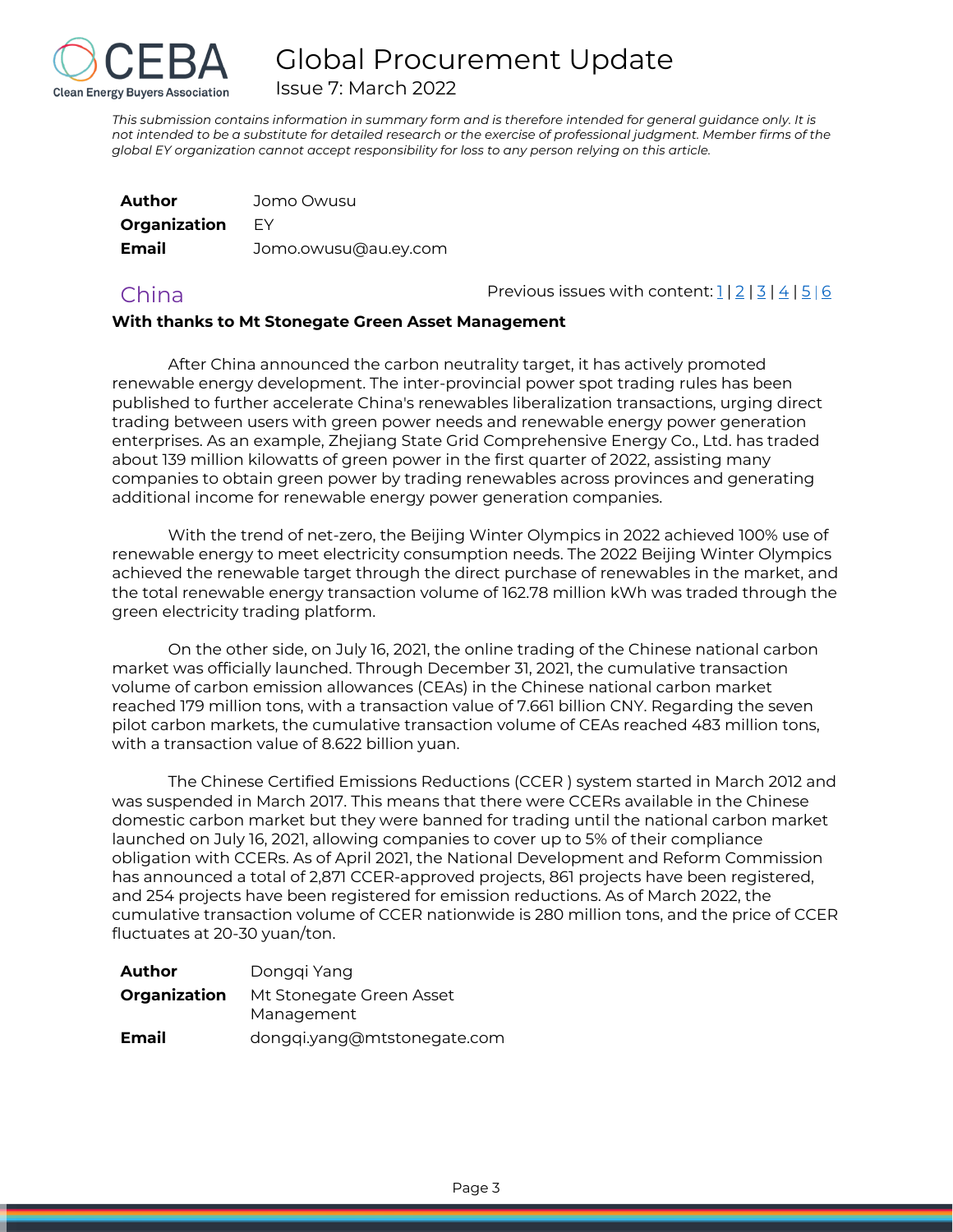

#### **With thanks to WWF**

<span id="page-4-0"></span>India **India** Previous issues with content[: 1](https://reba2019dev.wpengine.com/wp-content/uploads/2020/02/REBA-CI-Procurement-Update_Feb-2020-1.pdf) | [2](https://rebuyers.org/wp-content/uploads/2020/07/C_I_Procurement_Update_Issue_2.pdf) | [4](https://rebuyers.org/wp-content/uploads/2021/03/REBA_C_I_Procurement_Update_02_21.pdf) | [6](https://cebuyers.org/wp-content/uploads/2021/12/Global-Procurement-Update-Issue-6.pdf)

India was severely affected during the second wave of Covid, and the impacts have been felt throughout the power sector. DISCOMs were the worst hit with dips in annual revenues and lower payment collections from consumers. While there have been significant investments into the energy sector, including renewables, there is still a need for robust policy changes and large-scale RE grid integration. Fortunately, India's commitment at COP26 to go net zero by 2070 has renewed the national interest for climate goals in India. India has made steady progress in RE capacity addition, with a cumulative capacity of 104 GW by end of Nov 2021. Ground mounted solar has taken the lead among RE sources with around 41 GW capacity.

In India, the C&I sector is responsible for around half the emissions, but the percentage of power procured from renewables is disproportionately small despite strong interest from the sector. C&I renewable power generation capacity had reached 18,962 MW by September 30, 2021, which came primarily from Open Access (OA) solar and wind and rooftop solar. The limited avenues of procurement of RE has been identified as one of the primary challenges for C&I consumers in India. However, there have been some recent changes in policy at the central level which include the introduction of Green Tariff policies in some states and new guidelines for Open Access procurement of power. The revised OA rules lower the minimum demand for consumers from 1 MW currently to 100 kW. It also limits the surcharges associated with OA and introduces uniform procedures for applications and implementation across the country. Changes to the Renewable Energy Certificate (REC) issuance procedure have also been approved, which could open the way for new avenues of procurement like Virtual Power Purchase Agreements in India soon. The Indian Government has also signaled a strong push for Green Hydrogen in the country, and the National Hydrogen Policy will be launched shortly which is expected to boost green hydrogen production within the country.

| <b>Author</b> | Daniel Riley           |
|---------------|------------------------|
| Organization  | <b>WWF</b>             |
| <b>Email</b>  | Daniel.riley@wwfus.org |

<span id="page-4-1"></span>Japan  $Jap$  Previous issues with content:  $1 | 2 | 3 | 4 | 5 | 6$  $1 | 2 | 3 | 4 | 5 | 6$  $1 | 2 | 3 | 4 | 5 | 6$  $1 | 2 | 3 | 4 | 5 | 6$  $1 | 2 | 3 | 4 | 5 | 6$  $1 | 2 | 3 | 4 | 5 | 6$  $1 | 2 | 3 | 4 | 5 | 6$  $1 | 2 | 3 | 4 | 5 | 6$  $1 | 2 | 3 | 4 | 5 | 6$  $1 | 2 | 3 | 4 | 5 | 6$ 

### **With thanks to Mt Stonegate Green Asset Management**

Since Japan introduced the feed-in tariff (FiT) system in 2012, it has taken a step closer to reaching its 2050 net-zero goal recently. With the adjustment of the energy structure at the national level, the expansion and development of renewable energy is the highest priority, with the government aiming to make renewable energy the main power source. One of the policies to support this transition is to replace the old FiT system with a feed-in premium (FiP) scheme, which is expected to be implemented in April 2022.

As FiP is about to hit the road, corporate users will be able to purchase the Non-FiT Non-Fossil Certificate (NFC) directly from power producers. The purpose is to make it easier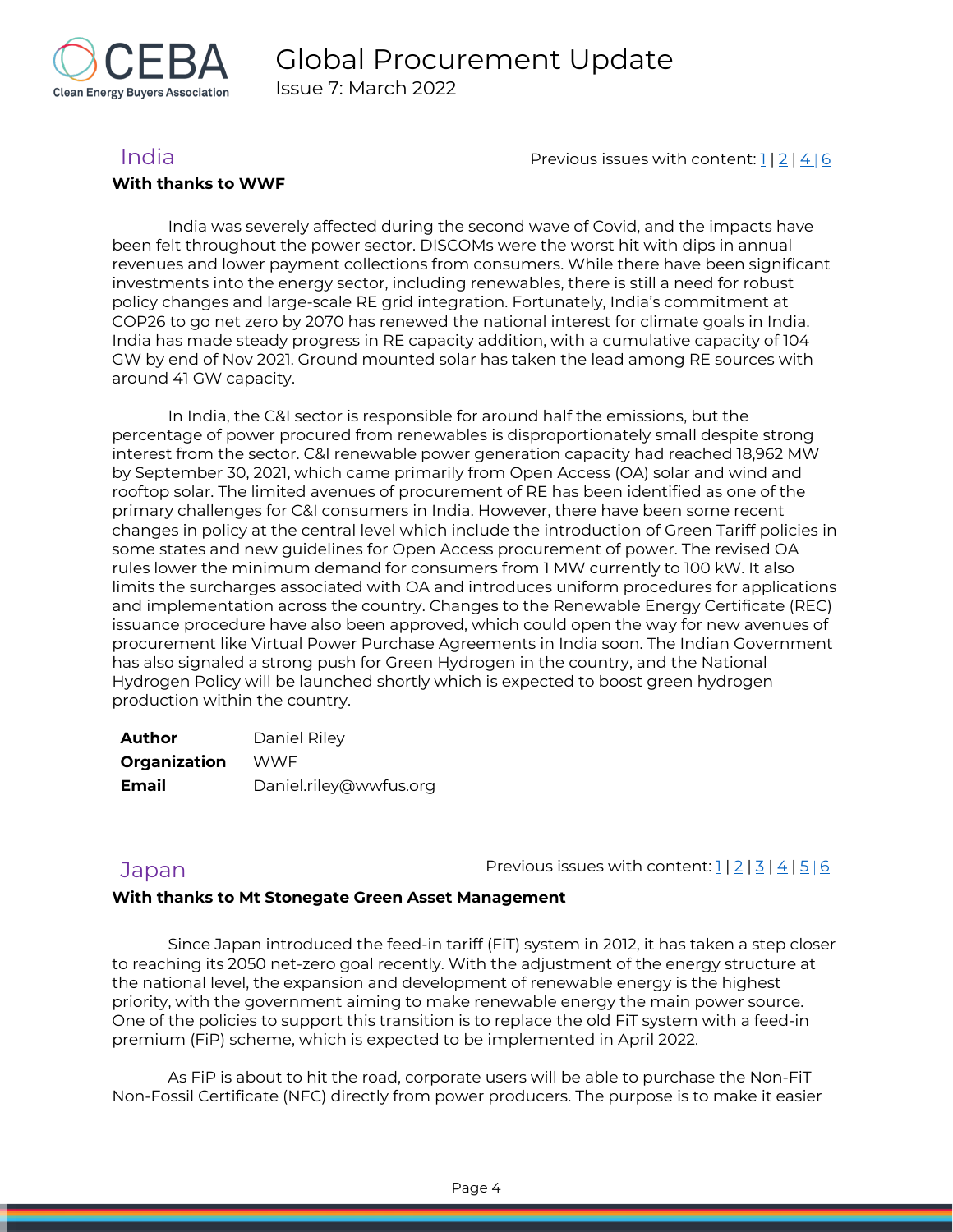

Issue 7: March 2022

to conduct virtual PPA transactions on the environmental attributes of renewable energy. However, this trading market was previously only open to electricity retailers with an electricity retail business license. This new scheme allows newly constructed power generators that have been commercialized after 2022, or older projects that no longer receive the wholesale purchase rate of the FiT to trade without a license.

In the first renewable energy environmental value trading market held in November 2021, transaction volume surged by over 1.9 billion KWh. This is inseparable from the restriction of the minimum bid amount set out by METI. Moreover, this is also the first time that general enterprises are allowed to participate. There are 6 corporate users without electricity retail licenses that joined in the bidding. It is expected that the participation of general corporate users will become more enthusiastic in the future.

| Author | Donggi Yang                                                |
|--------|------------------------------------------------------------|
|        | <b>Organization</b> Mt Stonegate Green Asset<br>Management |
| Email  | Dongqi.yang@mtstonegate.com                                |

# <span id="page-5-0"></span>**Philippines**

Previous issues with content: [6](https://cebuyers.org/wp-content/uploads/2021/12/Global-Procurement-Update-Issue-6.pdf)

### **With thanks to 3Degrees**

Over the past few years, many clean energy buyers in the Philippines have utilized I-RECs to reduce their Scope 2 emissions. While I-RECs remain a viable procurement option, the implementation of a national Renewable Portfolio Standard (RPS) has created new interactions between the voluntary and compliance markets for clean energy which, in the near term, will likely limit the supply of voluntary market instruments.

Compliance with the national RPS is substantiated through Energy Attribute Certificates (EACs) issued through a system operated by the Philippines Electricity Market Corporation (PEMC), while I-RECs are issued through a separate and mutually exclusive system. Facilities that are registered with PEMC have been – or are in the process of being – deregistered from the I-REC Registry to prevent double counting between these systems.

The I-REC Secretariat is also working to ensure that there is no retroactive issuance of compliance EACs for MWh that are associated with historical I-REC issuance. Furthermore, they are engaging with regulators to understand the extent to which MWh issued through the PEMC system that are not utilized for RPS compliance may be alternatively used toward voluntary clean energy consumption claims in the Philippines. 3Degrees plans to support the I-REC Secretariat in these efforts and can help facilitate further CEBA member engagement in this initiative.

| Author       | Noah Bucon          |
|--------------|---------------------|
| Organization | 3Degrees            |
| Email        | nbucon@3degrees.com |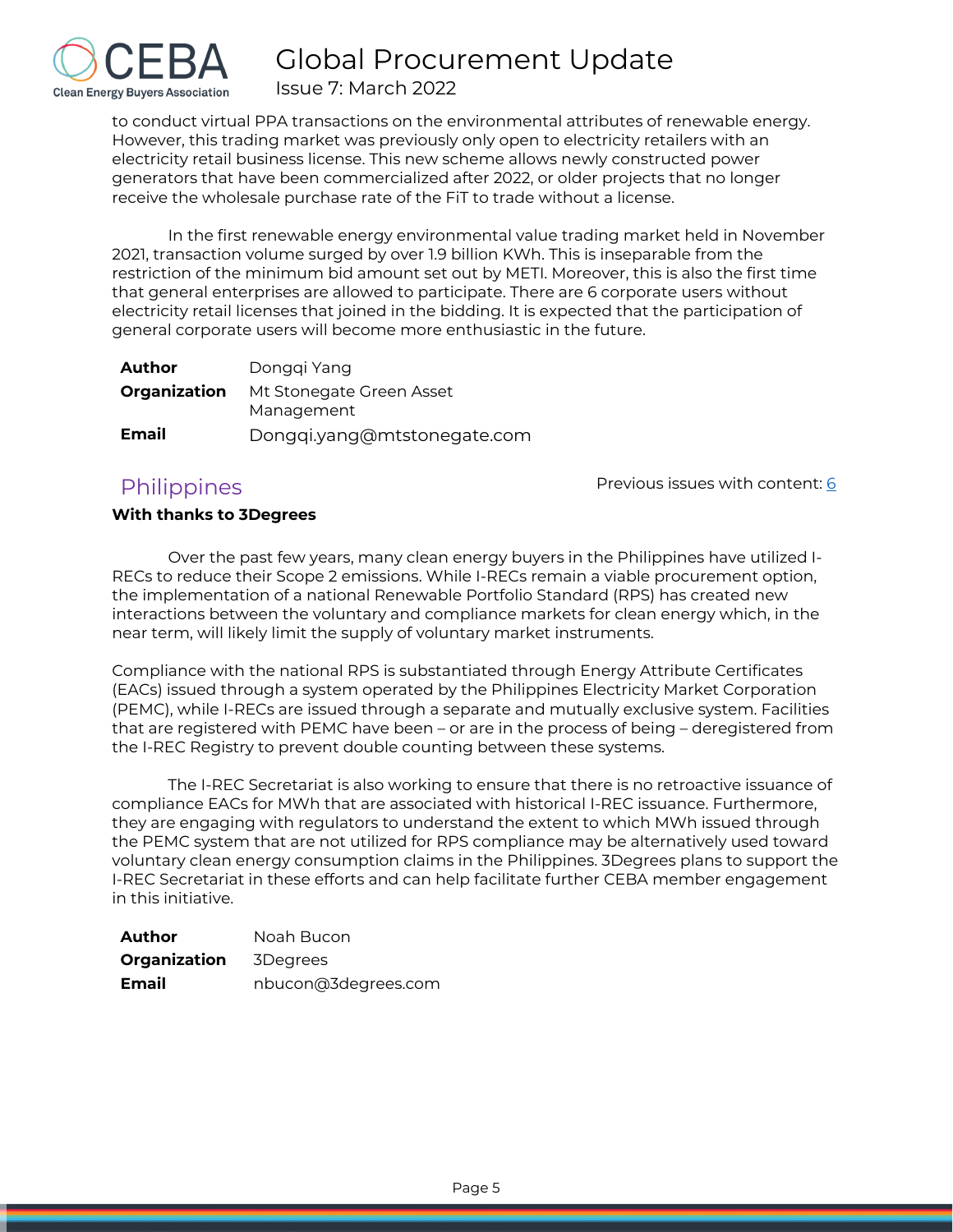Issue 7: March 2022



<span id="page-6-0"></span>South Korea **Previous issues with content: [4](https://rebuyers.org/wp-content/uploads/2021/03/REBA_C_I_Procurement_Update_02_21.pdf) | [5](https://cebuyers.org/wp-content/uploads/2021/07/C.I.Procurement.Update_Issue.5.pdf) | [6](https://cebuyers.org/wp-content/uploads/2021/12/Global-Procurement-Update-Issue-6.pdf)** 

#### **With thanks to Apala Group**

South Korea's renewable energy market currently offers a number of renewable energy procurement options through centralized market players like KEPCO and KEA. Retail renewable energy, locally known as Green tariffs, can be procured through S. Korea's Green Pricing Auctions hosted by the KEA, where premiums are reinvested into KEA renewable programs. The NREC determines the energy capacity to be sold at each auction (and the green premium floor price) and KEPCO invites bids through their website. Selected bidders enter into 1-year contracts with KEPCO and pay a "green premium" (no less than the floor price – KRW 10/kWh this year) on the electricity they purchase. Green tariffs, along with indirect PPAs, use Renewable Energy Use Certificates, which are traded on the Korea Power Exchange (KPX) through KEPCO. With direct corporate PPAs enabled in early 2022, corporations will be allowed to sign long-term offtake agreements directly with generators. Indirect PPAs, also referred to as sleeved PPAs, require KEPCO to act as an intermediary. Similar to other countries in the Asia-Pacific region, South Korea has limited available land for large-scale renewable projects. This restriction limits onsite renewable procurement to only small to medium volumes. However, this option remains moderately attractive due to government subsidies on equipment costs. A lack of available land for project development increases offshore wind attractiveness, and with the government aiming to increase offshore wind's REC multiplier for RPS compliance, one can expect an increase in offshore wind projects in the near future.

The South Korean renewable market is in a state of constant growth and change. Investors in this market must keep a close eye on the South Korean government, which itself might shift their renewable energy stance as a result of the upcoming election cycle. Key considerations for the near-term future outlook include the release of updated regulations and guidance for many of the renewable procurement options, and the stance towards cementing KEPCO as Korea's strong local renewable energy producer.

| <b>Author</b>                   | Orrin Cook                |
|---------------------------------|---------------------------|
| <b>Organization</b> Apala Group |                           |
| Email                           | Orrin.cook@apalagroup.com |

# <span id="page-6-1"></span>Other Asian Markets

#### **With thanks to EKOenergy Ecolabel**

Upon requests from market participants and developers, the International REC Standard Foundation has recently approved Kazakhstan, Laos, Cambodia and Pakistan for I-RECs issuance. The approval was based on the submission of country reports detailing aspects of the local electricity market design, national policies related to renewables, and input from both domestic and international stakeholders on national market features, as well as coordination from relevant national authorities.

The I-REC Issuer in Laos and Cambodia is currently the Green Certificate Company (GCC) until an eligible local party is identified. The Association of Regional Environmental Initiatives (ECOJER) was approved as the I-REC Issuer of Kazakhstan. The local issuer in Pakistan is Pakistan Environment Trust (PET). The issuance of I-RECs in these countries will enable renewable energy trade and consumption according to internationally recognized standards and reporting initiatives.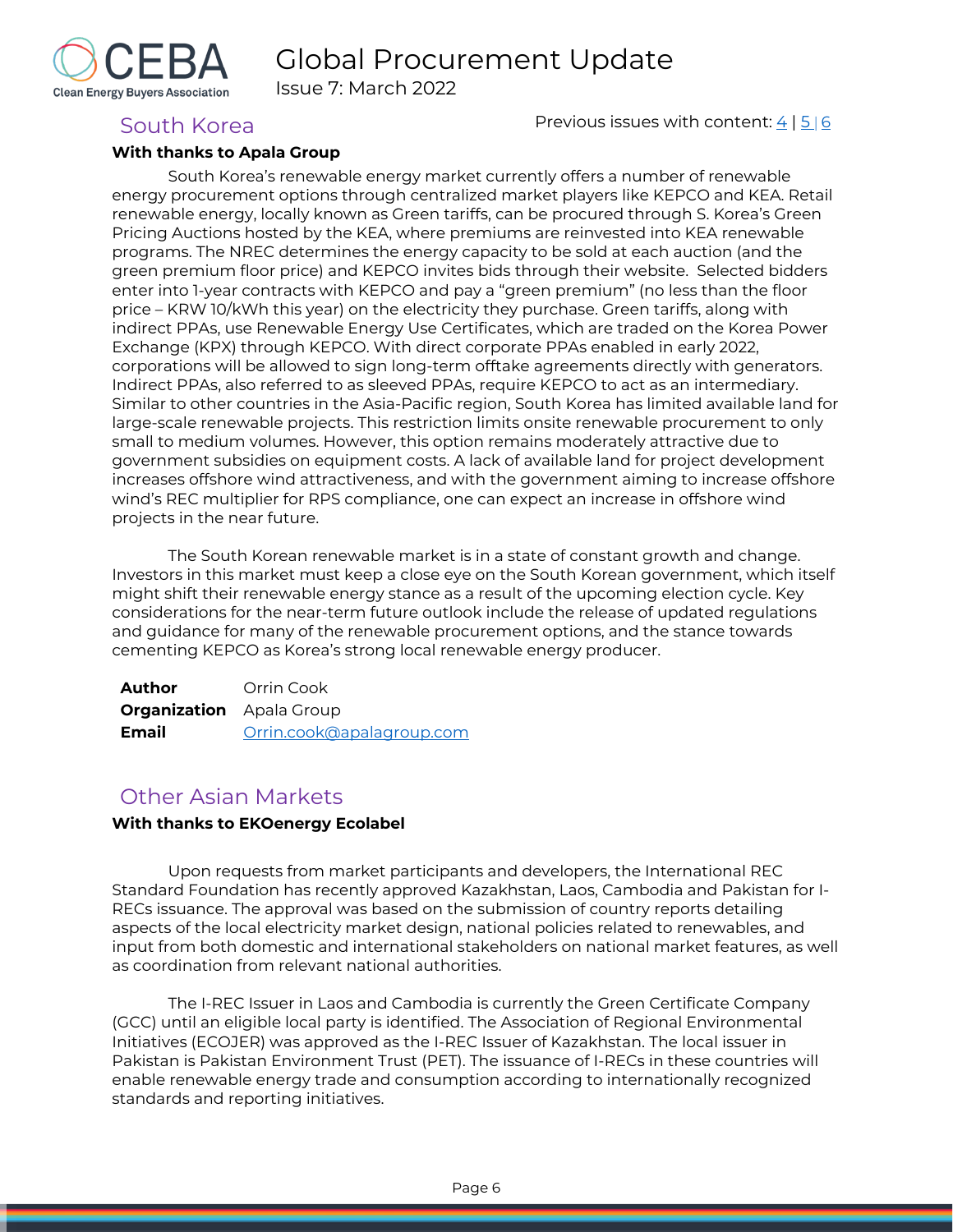

<span id="page-7-0"></span>

| Author       | Merve Güngör        |
|--------------|---------------------|
| Organization | EKOenergy Ecolabel  |
| <b>Email</b> | Merve.gungor@sll.fi |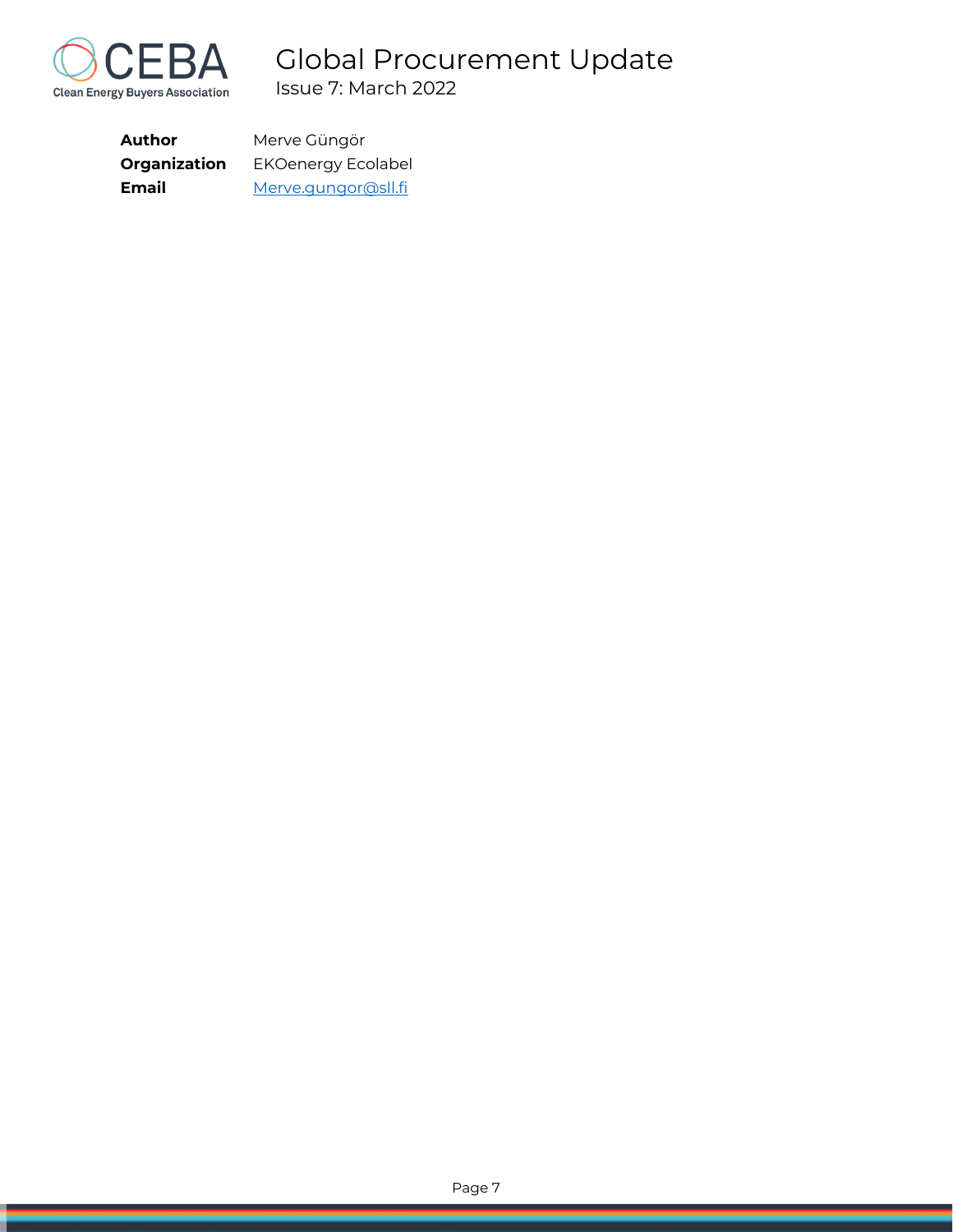

# Europe

Clean Energy Buyers Association

<span id="page-8-0"></span>Germany  $\frac{2}{5}$  $\frac{2}{5}$  $\frac{2}{5}$ 

#### **With thanks to Altenex Energy**

Although historically not the easiest market for direct renewable energy sourcing, good opportunities for corporates have recently become available in Germany. These range from subsidy-free solar farms in southern Germany to large-scale offshore wind farms in the North and Baltic Seas. With Germany aggressively retiring its nuclear fleet and decreasing coal generation over the past several years, we observed the creation of a higher priced wholesale environment where renewable PPAs could perform favorably.

The newly elected government has set more aggressive renewable energy targets: 80% of electricity should be produced from renewables by 2030. The government is also currently discussing moving the earlier set goal of achieving a carbon free power sector from 2045 to 2035. With a significant focus on climate, the new government is also aiming to shut all coal plants by 2030. The recent events in the region have a high impact on the security of energy supply and lead to higher energy costs. Germany, one of the key importers of Russian gas, is now pushing the renewable agenda even more aggressively.

Realizing Germany's more aggressive targets will be supported by streamlining permitting processes for new renewable energy projects across the country, as well as maintaining competitive electricity prices for the industry. This will lead to more renewable energy projects available for PPAs and reduced project development risks for energy buyers. At the same time, due to the EEG levy (a surcharge that subsidizes renewable energy projects) phase out in July 2022, we expect to see a relief for energy consumers.

| Author              | Kristi Ghosh                   | Author       | Ronny Tempel                   |
|---------------------|--------------------------------|--------------|--------------------------------|
| <b>Organization</b> | Altenex Energy                 | Organization | Altenex Enerav                 |
| <b>Email</b>        | Kristi.ghosh@altenexenergy.com | <b>Email</b> | Ronny.tempel@altenexenergy.com |

<span id="page-8-1"></span> $I$ reland Previous issues with content:  $4 | 5$  $4 | 5$ 

### **With thanks to EY**

Corporate PPAs continue to gain popularity in Ireland. Following the completion of the first competitive auction support scheme, the Renewable Electricity Support Scheme ("RESS") in 2020 and delays to RESS 2, developers are increasingly seeing corporate PPAs as a viable route to market. As in other jurisdictions, international gas prices are heavily impacting wholesale electricity prices. To counter this, corporates are looking to corporate PPAs as a potential structure to both green their operations but also hedge against high (and uncertain) future electricity prices.

CPPAs are viewed by the Irish government as a key component to achieving Ireland's 2030 renewable energy targets and a key enabler in developing Ireland's ambitious renewable pipeline.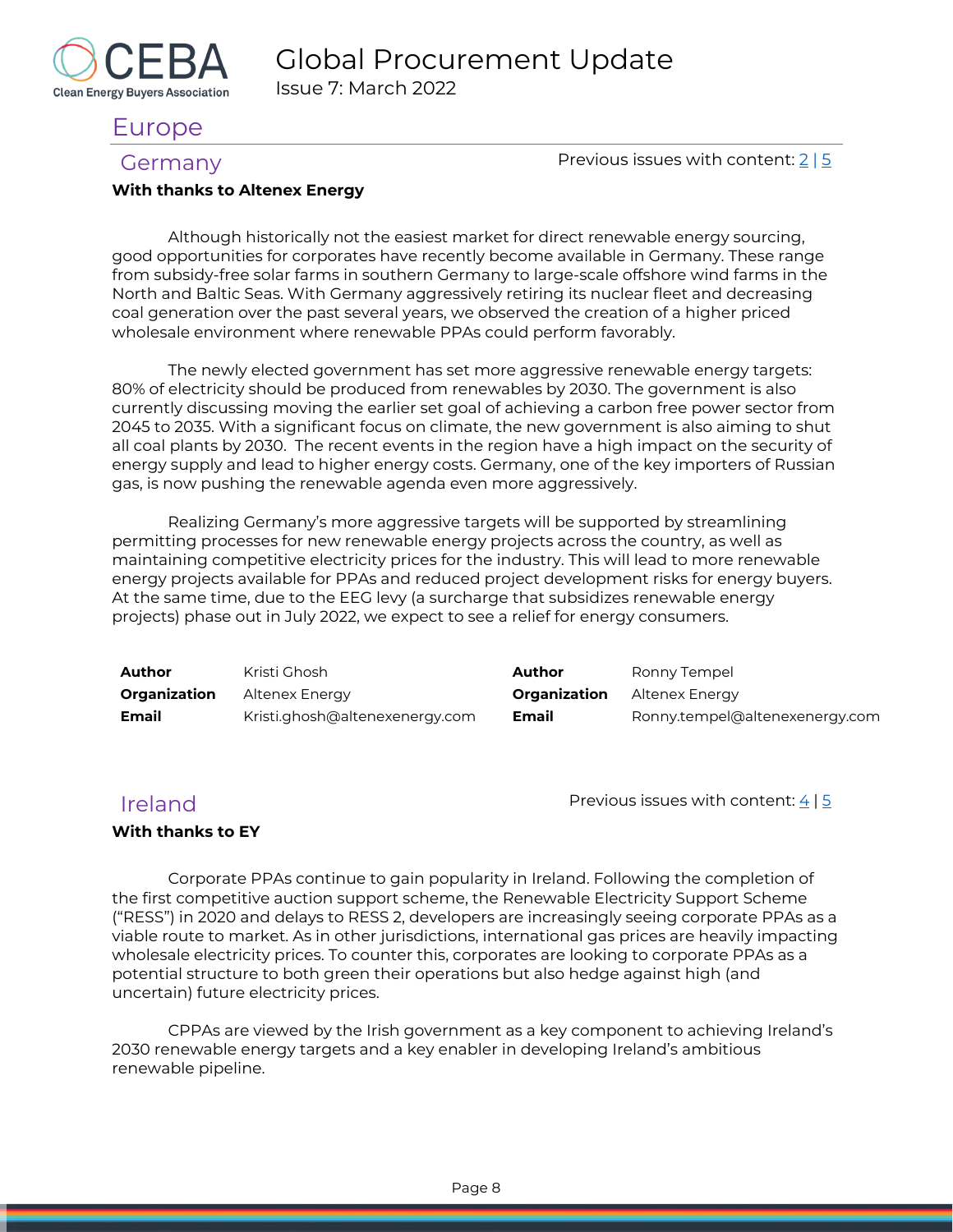

The viability of corporate PPAs in Ireland is evidenced by the PPAs recently signed by technology giants, and PPA procurement processes currently underway. Elevated wholesale electricity prices should only further improve corporate PPAs' attractiveness to corporates.

In advance of the second RESS auction later this year, there has been significant activity in terms of both corporates and developers seeking out PPAs. In order to provide greater impetus to the market, clarification on the interchangeability of REGOs/ GOs and their effectiveness for sustainability reporting (which is now potentially in doubt following Brexit) would be useful given the Republic of Ireland and Northern Ireland are a shared electricity market.

*This submission contains information in summary form and is therefore intended for general guidance only. It is not intended to be a substitute for detailed research or the exercise of professional judgment. Member firms of the global EY organization cannot accept responsibility for loss to any person relying on this article.*

| Author       | Anthony Rourke           |
|--------------|--------------------------|
| Organization | FY                       |
| Email        | Anthony.Rourke@ie.ey.com |

Romania

Previous issues with content: [6](https://cebuyers.org/wp-content/uploads/2021/12/Global-Procurement-Update-Issue-6.pdf)

### **With thanks to Think RE**

The Romanian renewable energy sector has relied on the Green Certificate (GC) support system for renewable energy for more than ten years. The support system only covers projects that were commissioned by the end of 2016, which has led to a lack of new capacity additions in Romania since then. Investors have also been unable to sign long-term PPAs outside the subsidy system to secure revenues, as over-the-counter PPA transactions were banned in 2012.

Romania's Integrated National Energy and Climate Plan binds Romania to achieving 49.4% share of electricity from renewable sources. One measure on this path was the lifting of the PPA ban in 2020 to encourage new investments in the renewable energy sector. Initially, PPAs were only available for newly built projects commissioned after June 1, 2020, while existing power plants continued to be banned from PPAs. Full legal certainty for PPAs was not restored until Emergency Ordinance No. 143/2021 of December 31, 2021. The newly added regulations now clarify that already existing power plants are also allowed to conclude PPAs outside the centralized OPCOM market.

Despite the restoration of the legal ability to enter into PPAs, it remains to be seen whether there are enough financially strong companies in the market willing to enter into long-term PPAs that meet lenders' requirements. However, recent extreme price spikes may encourage companies to sign PPAs for long-term price hedging reasons in addition to their sustainability goals. On the other hand, the current wind fall tax scheme induces a high liquidity risk for utilities and energy traders in the Romanian market which might hamper the PPA development at least in the short-term future.

| <b>Author</b>                | Dr. Steffen Hundt         |
|------------------------------|---------------------------|
| <b>Organization</b> Think RE |                           |
| <b>Email</b>                 | hundt@think-renewable.com |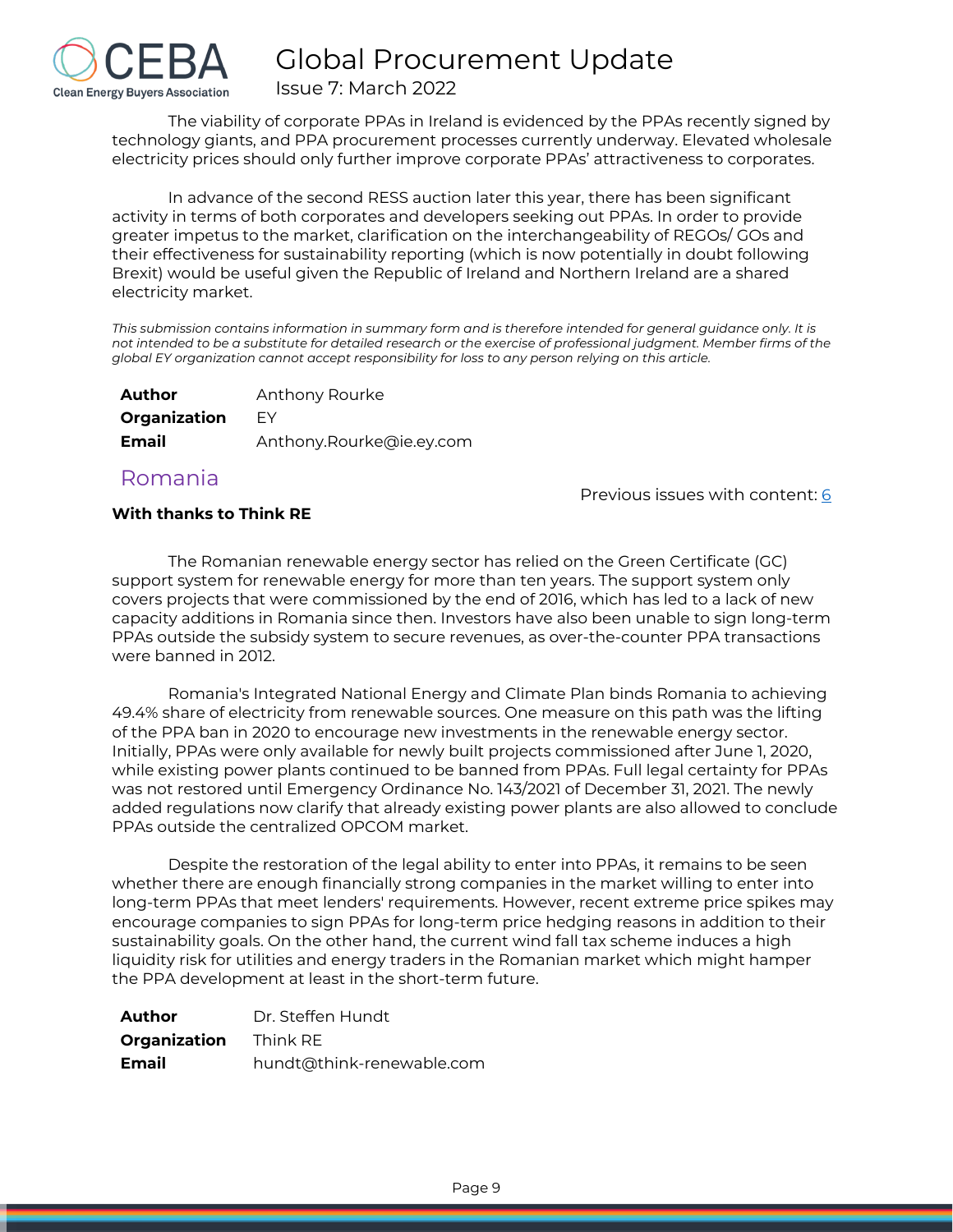

Issue 7: March 2022

### <span id="page-10-0"></span>Spain **Previous issues with content:** [1](https://reba2019dev.wpengine.com/wp-content/uploads/2020/02/REBA-CI-Procurement-Update_Feb-2020-1.pdf) [| 2](https://rebuyers.org/wp-content/uploads/2020/07/C_I_Procurement_Update_Issue_2.pdf) | [3](https://documentcloud.adobe.com/link/track?uri=urn:aaid:scds:US:6601ed7a-4da4-4e40-8b34-921171ec412a#pageNum=1) | [4](https://rebuyers.org/wp-content/uploads/2021/03/REBA_C_I_Procurement_Update_02_21.pdf) | [6](https://cebuyers.org/wp-content/uploads/2021/12/Global-Procurement-Update-Issue-6.pdf)

#### **With thanks to EY**

The Spanish PPA market has recovered its activity in the last months, leading the market in total volume and number of operations mainly in solar and also in onshore wind, contracted under PPAs, with large operations as the deals of Alcoa or Amazon. After the uncertainty initially generated at the beginning of Autumn by the RDL 17/2021 to face the global energy price crisis, which put on hold potential operations, the subsequent clarifications and amendment on the decree brought confidence for PPA market's player. Furthermore, the updates on the decree and the energy price context encourage corporates and utilities to increase their activity in PPA market.

In this context, unlike other European PPA markets, the Spanish market has been much more resilient in PPA prices than Central European markets where prices have doubled in the last six months. The pressure of developers in the Spanish market to maintain its pipeline commitments and the needs of PPAs to finance its operations has maintained the offer in a market where the demand leg is more willing to increase its PPA volumes due to the volatility and global price scalation. In this situation, with European corporates eager for PPAs and with the unbeatable price of the Iberia market, it is expected that the Spanish (and Iberian) market will maintain its leading position for a long term.

*This submission contains information in summary form and is therefore intended for general guidance only. It is not intended to be a substitute for detailed research or the exercise of professional judgment. Member firms of the global EY organization cannot accept responsibility for loss to any person relying on this article.*

| Author       | Antonio Martinez Mozo            |
|--------------|----------------------------------|
| Organization | EY E                             |
| Email        | Antonion.martinez.mozo@es.ey.com |

<span id="page-10-1"></span> $UK$  Previous issues with content:  $\frac{1}{2}$  |  $\frac{3}{5}$  |  $\frac{6}{6}$  $\frac{6}{6}$  $\frac{6}{6}$ 

#### **With thanks to Enosi**

The pace of UK renewables increases driven by the drive to 24/7 CFE, and the need to move away from Russian energy sources. Kwasi Kwarteng, the UK's Secretary of State for Business, Energy and Industrial Strategy, has just sent out a strong signal for the future of renewables: "The long-term solution is obvious: gas is more expensive than renewable energy, so we need to move away from gas." via his Twitter account, February 28, 2022, as [cited in the Guardian](https://www.theguardian.com/environment/2022/mar/04/ukraine-war-european-reappraisal-energy-supplies-coal-renewables) newspaper.

At the start of March natural gas prices hit a fresh peak above 500p per therm – nine times the price seen just over a year ago - and with a large share of UK electricity generation based on gas, all electricity buyers, from residential through to C&I are seeing massive price rises, predicted at up to 50% later in 2022. UK energy retailers continue to feel the pressure, with 31 ceasing trading since the start of 2021 serving around 4m customers. More are expected to follow.

While PPAs in UK grew relatively modestly in 2020-2021, the pace is expected to lift as C&I buyers and retailers alike look to accelerate the transition to renewables, not least to reduce energy price risk and diversify their energy sources. It is now being seen as imperative for organizations to start actively measuring and managing the transition to clean electricity.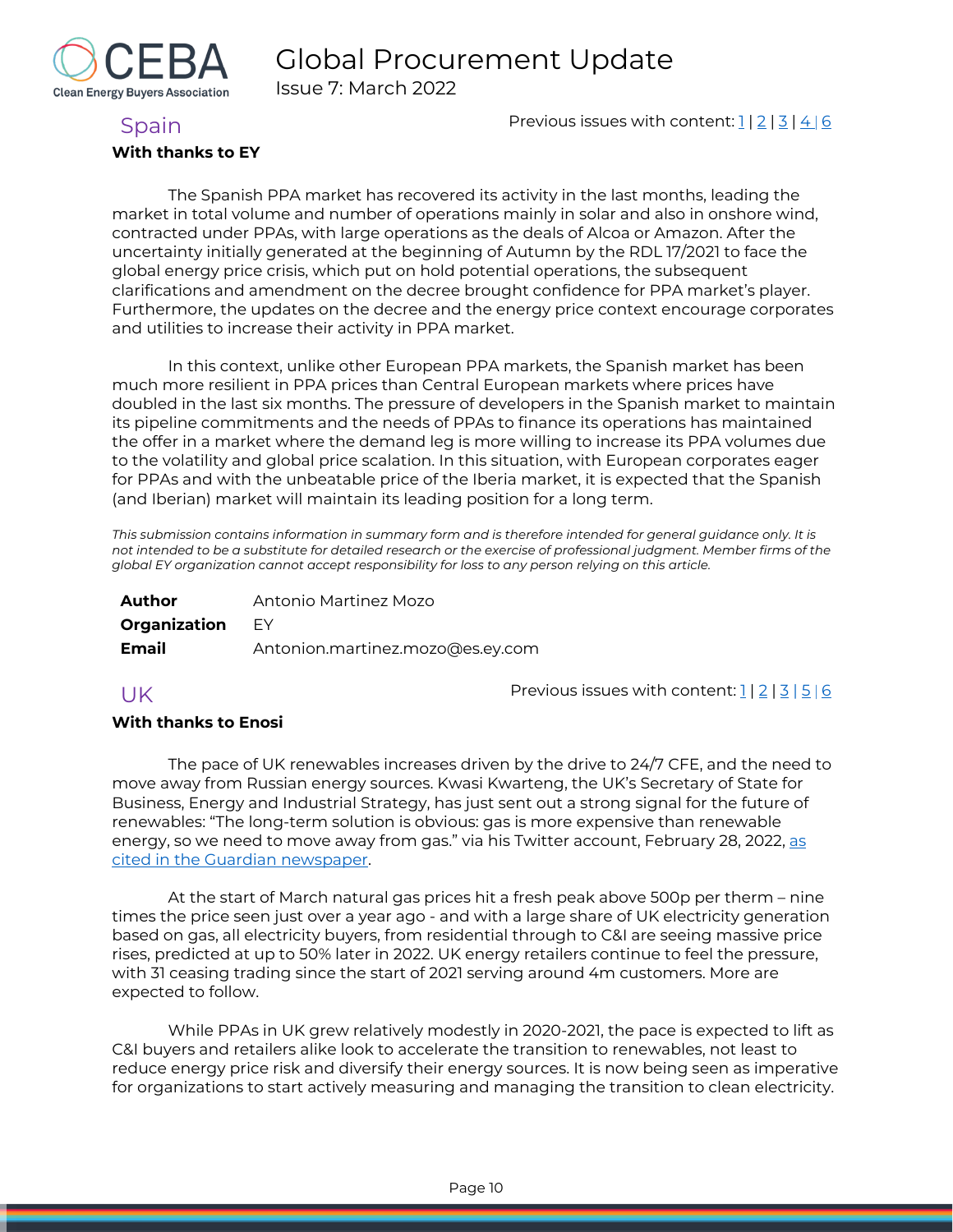

Issue 7: March 2022

Fortunately, as Kwarteng references clean energy has become the cheaper choice in many cases.

| Author       | Paul Howdle          |  |  |  |
|--------------|----------------------|--|--|--|
| Organization | Enosi                |  |  |  |
| Email        | phowdle@enosi.energy |  |  |  |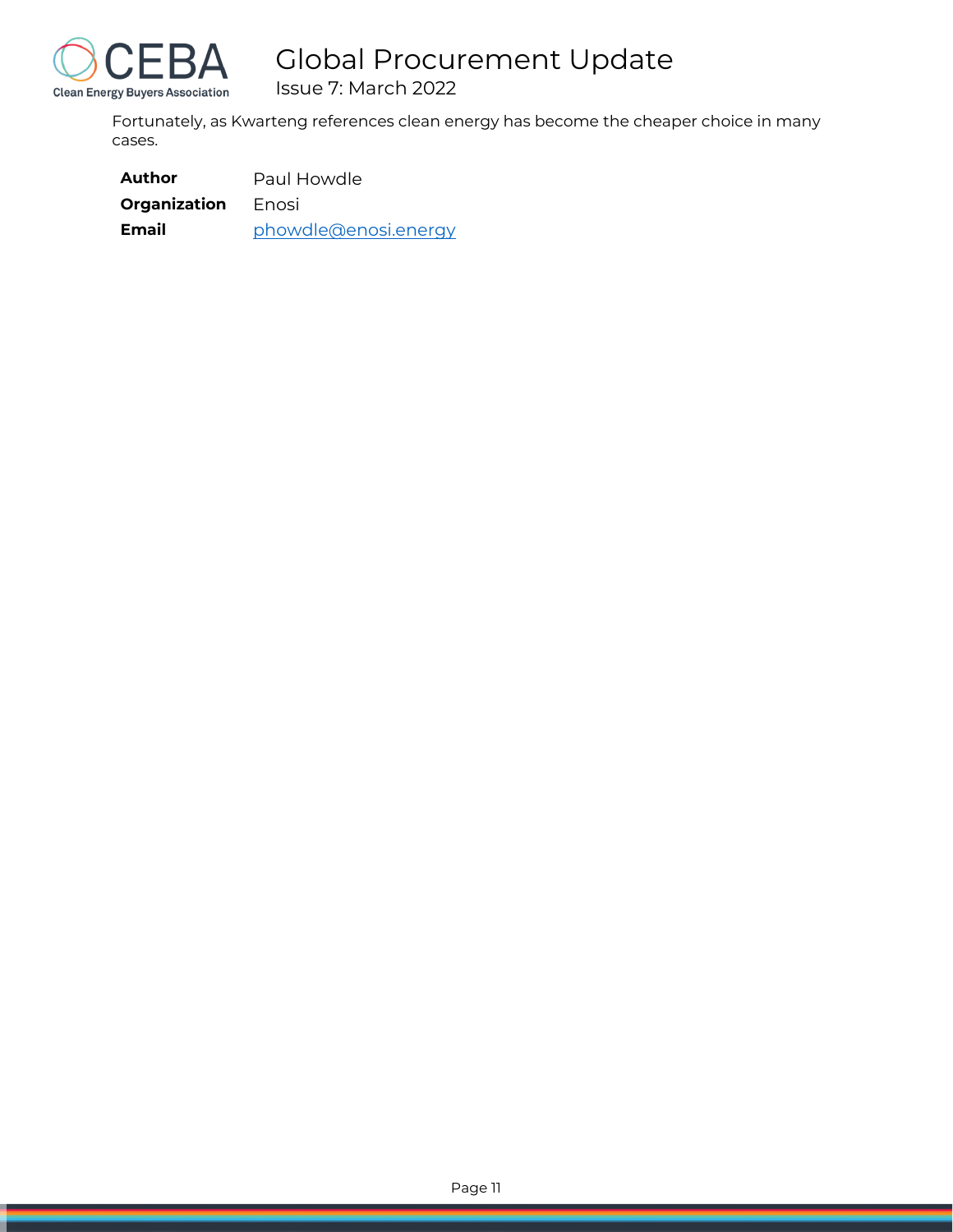

# <span id="page-12-0"></span>Americas

<span id="page-12-1"></span>Canada **Previous issues with content:**  $\frac{1}{2}$  |  $\frac{3}{4}$  |  $\frac{5}{6}$ 

### **With thanks to Business Renewables Centre - Canada**

With 1,262 MW worth of renewable energy contracts announced, 2021 nearly quadrupled Alberta's cumulative total, now standing at 1,703 MW. This total capacity is enough to power over 640,000 homes in Canada. The eleven deals announced in 2021 support twelve new renewable energy projects in total: five wind deals totaling 547 MW and seven deals for solar, totaling 715 MW. With 22 deals altogether since the market kicked off (16 of which have included at least one BRC-Canada member), the Alberta corporate renewable energy market now offers a sufficient dataset to take note of some emerging trends.

Corporate renewable energy deals are behind the biggest year for renewable energy construction in Alberta's history. Of the 488 MW of new wind power built in 2021 (increasing Alberta's installed wind capacity by 20.1%), over half (281 MW) are from new projects backed by corporate deals. The connection to corporate deals is even stronger for solar: of the 629 MW commissioned in 2021 (multiplying Alberta's solar compliment 5 times over), 98.3% (618 MW) were backed by corporate deals. Almost all (95.5%) of the 736 MW of utility-scale solar that is now operating in Alberta has been linked to an announced corporate offtake deal for the energy produced.

The growth of Canada's corporate renewables market will also start going national soon. With Nova Scotia actively advancing its Green Choice Program and Saskatchewan similarly developing a green tariff program for consumers to subscribe to long-term energy from new renewable projects, Alberta will finally have company as a host for corporate renewable energy investment.

| <b>Author</b> | Calvin Ng                                               |
|---------------|---------------------------------------------------------|
|               | <b>Organization</b> Business Renewables Centre - Canada |
| Email         | calvinn@businessrenewables.ca                           |

<span id="page-12-2"></span>United States (CAISO) Previous issues with content[: 2](https://rebuyers.org/wp-content/uploads/2020/07/C_I_Procurement_Update_Issue_2.pdf) | [4](https://rebuyers.org/wp-content/uploads/2021/03/REBA_C_I_Procurement_Update_02_21.pdf) | [5](https://cebuyers.org/wp-content/uploads/2021/07/C.I.Procurement.Update_Issue.5.pdf) | [6](https://cebuyers.org/wp-content/uploads/2021/12/Global-Procurement-Update-Issue-6.pdf)

### **With thanks to cQuant.io**

cQuant observes that renewable energy procurement in the CAISO market continues to be affected by considerations related to the "Duck Curve" phenomenon, whereby mid-day market prices tend to fall in response to an abundance of solar energy on the grid. This results in a strong negative correlation between solar generation and energy prices, reducing the value of solar power purchase agreements (PPAs) and physical assets. The bottom row of the figure below bears this out, illustrating that the historical generation-weighted average price of solar has been considerably lower than that of a corresponding wind asset in the same region. This trend is expected to intensify into the near future, placing additional downward pressure on the value of solar assets and PPAs within the CAISO market.

In response to concerns about worsening negative correlation between solar generation and wholesale electricity prices, cQuant has observed strong adoption of a variety of different contractual structures within virtual PPAs, or "contracts for differences". These structures aim to mitigate downside financial risk for the offtaker and include hub settlement, settlement price floors (e.g., \$0 minimums), and bundled battery energy storage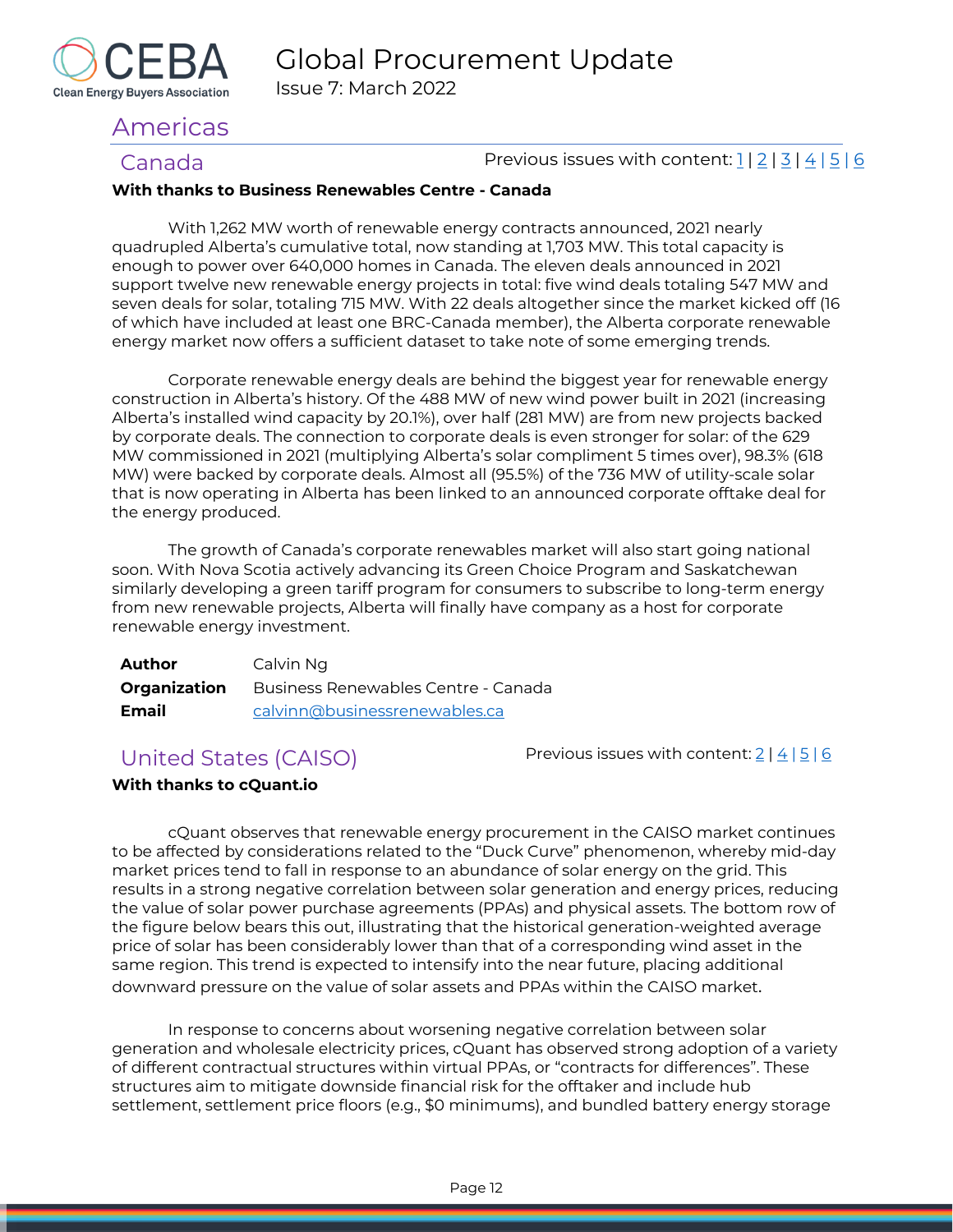

system (BESS) components, among others. All these structures may be included in either solar or wind energy contracts, and each comes with a corresponding premium on the PPA price. Accordingly, renewable energy buyers should exercise caution when contracting such structures and should base procurement decisions on sound and objective analysis.



*Figure 1. CO2 offset potential and generation-weighted average price by resource type and region. Marginal Operating Emissions Rates (MOERs) used in calculating CO2 Offsets obtained from WattTime.*

cQuant has also noted a strong trend within ESG-focused organizations to manage the power content and carbon footprint of their overall energy position at a much finer granularity than ever before. Community Choice Aggregators (CCAs) and large corporate offtakers with aggressive sustainability goals are leading the charge, with an emphasis on regional matching of renewable supply with electricity demand on a 24-7 basis. cQuant's analysis shows that solar energy in northern California provides better carbon offset potential than wind under the current grid mix; the situation reverses slightly in certain months in southern California due to differing renewable resource density and supply composition. The top row of the figure illustrates these trends in CO2 offset potential.

Notably, adding battery storage to renewable projects in both northern and southern California tends to intensify rather than offset carbon when the battery is operated to maximize economics. This is because marginal CO2 emission rates are often anti-coincident with market prices under current supply dynamics (i.e., CO2 rates fall as power prices rise). At the same time, batteries can provide effective revenue stabilization to renewable projects to protect against negative generation-price correlation and other financial downsides. Organizations seeking to maximize their carbon offset from renewable energy procurement should be aware of these dynamics when procuring contracts or assets that include a battery storage component.

| Author                        | Brock Mosovsky, Ph.D. |
|-------------------------------|-----------------------|
| <b>Organization</b> cQuant.io |                       |
| Email                         | brock@cquant.io       |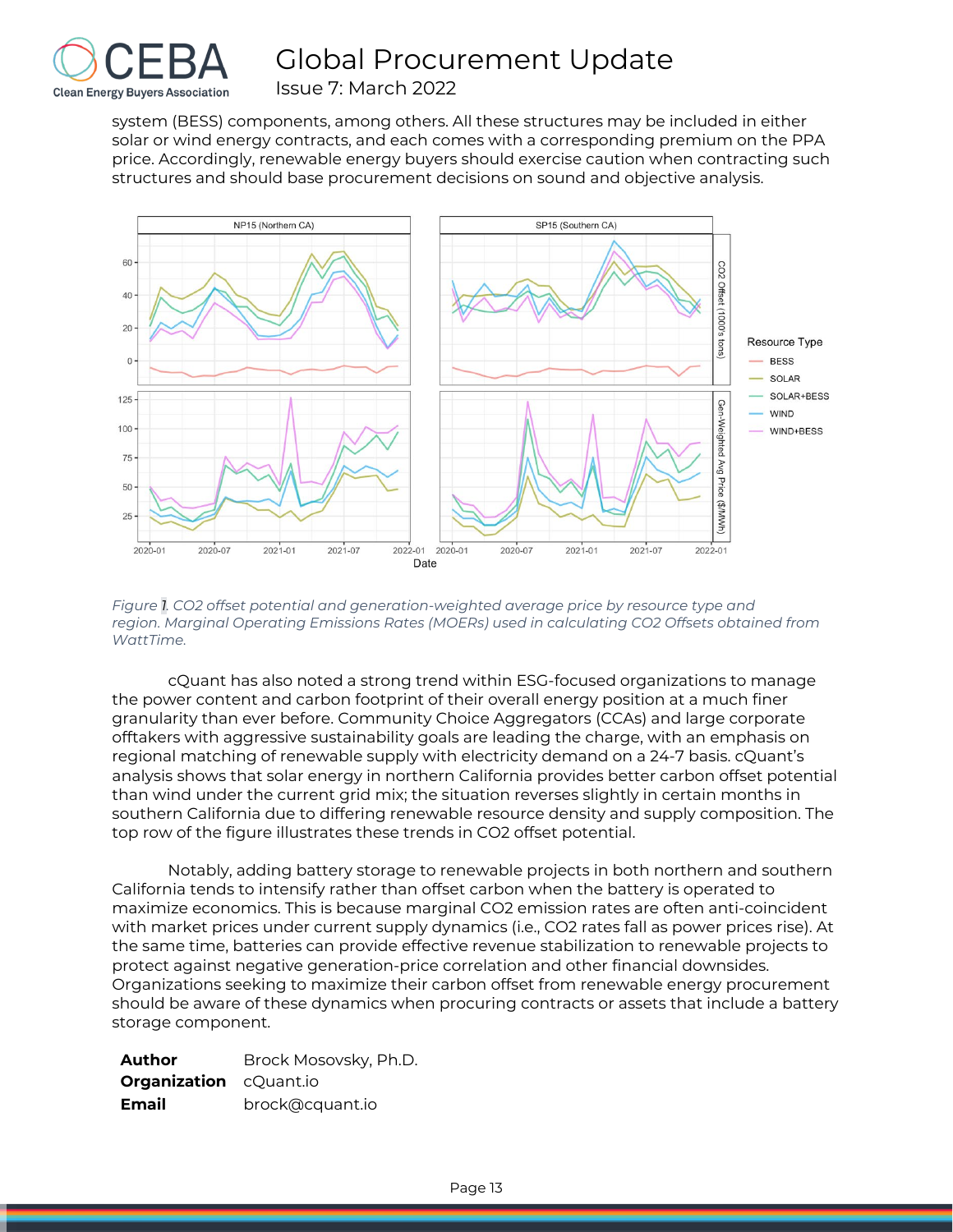

<span id="page-14-0"></span>United States (ERCOT) Previous issues with content:  $2 | 3 | 4 | 6$  $2 | 3 | 4 | 6$  $2 | 3 | 4 | 6$  $2 | 3 | 4 | 6$  $2 | 3 | 4 | 6$  $2 | 3 | 4 | 6$ 

### **With thanks to EY**

The headwinds facing renewables development across the US have had an effect on ERCOT as well, though the impact on ERCOT solar strike prices has been less pronounced than in other ISOs. ERCOT solar projects have seen only modest increases over 2021 according to LevelTen's Q4 2021 Price Index, and the volume of offers has increased from Q3 to Q4 – unlike other ISOs. On the other hand, ERCOT wind prices have followed a similar trend to PJM, with strike prices spiking over 25% year-over-year over 2021.

Against the backdrop of offers and deals being done today, ERCOT has been targeted for reform, ostensibly to improve grid reliability following Winter Storm Uri in February 2021, and recent legislation and Governor's Directives are likely to have implications for both renewable energy development and for C&I buyers. The two primary bills that have passed to date are State Bills 2 and 3, which focus on ERCOT's governance structure and increased weatherization requirements for facilities across the ERCOT grid.

The Texas Public Utilities Commission has also signaled two phases of market reform it is planning to implement. The first phase was officially announced in December 2021, and primarily focuses on improving price signals and operational reliability across ERCOT. The second phase was anticipated to be released in February 2022 but has yet to be published. Since this second phase is anticipated to include incentives and penalties for generation sources based on their reliability, this is a key reform component that may impact the availability and pricing of corporate PPAs from intermittent renewable energy sources.

*This submission contains information in summary form and is therefore intended for general guidance only. It is not intended to be a substitute for detailed research or the exercise of professional judgment. Member firms of the global EY organization cannot accept responsibility for loss to any person relying on this article.*

| Author                 | Stephen J Auton-Smith     |  |  |  |  |
|------------------------|---------------------------|--|--|--|--|
| <b>Organization EY</b> |                           |  |  |  |  |
| <b>Email</b>           | Stephen.AutonSmith@ey.com |  |  |  |  |

# <span id="page-14-1"></span>United States (NYISO)  $\rho$  Previous issues with content:  $\frac{4}{3}$

### **With thanks to CustomerFirst Renewables**

The Value of Distributed Energy Resources (VDER) program is a New York State program that incentivizes small scale renewable energy projects. C&I offtakers can subscribe to local solar projects within their utility territory to support local renewable energy and make emissions reductions claims. With VDER, offtakers receive credits on their utility bill for every MWh of solar produced, reducing overall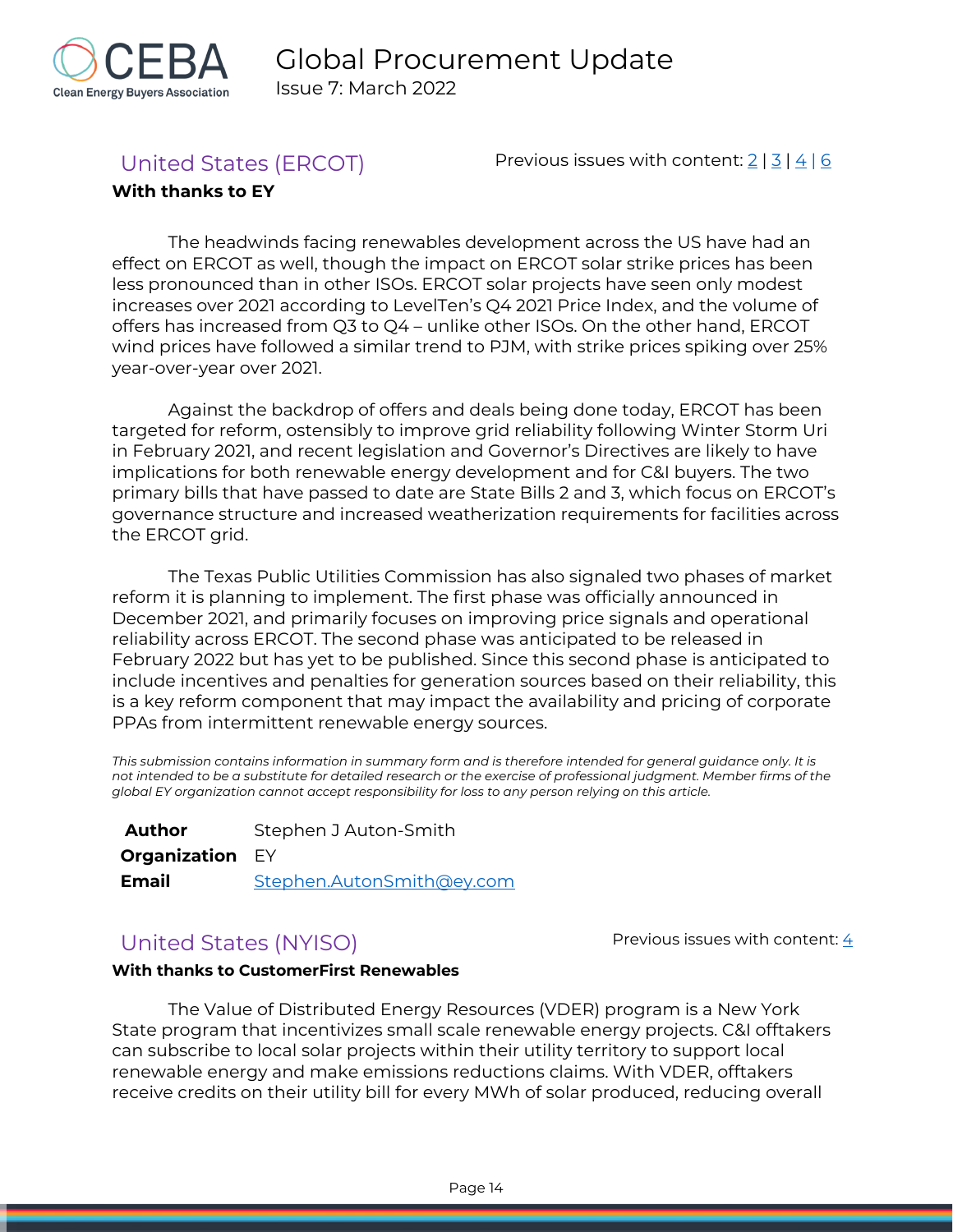

spend. The credit is comprised of several different components, some of which are "locked-in" and others that change based on market dynamics.

In exchange for the VDER credit, C&I offtakers pay the developer a \$/MWh price, which in many situations is expected to be less than the credit value, generating savings for the buyer.

As with any other renewable energy solution, there are several key aspects to consider when evaluating VDER:

• Developers typically offer multiple pricing options. The price can be a fixed \$/MWh price or a floating rate that's always set to be a small discount to the credit rate. The latter option allows buyers to guarantee monthly cost savings

The utility keeps the project RECs for VDER projects, so buyers must purchase substitute RECs to make emissions reduction claims. This can often be negotiated into the purchase contract

Projects must be located within your utility territory

Project sizes are capped by state regulation; further, the amount of credit an off taker can use is limited by the size of their full annual utility spend. Credits cannot be applied to separate retail bills

• VDER projects can be "community solar" projects or "remote net metering" projects, which impacts the credit value amount and number of subscribers allowed

In December 2021, the organization which oversees the VDER program, NYSERDA, published a whitepaper laying out additional upfront incentives to developers. As a result, CustomerFirst Renewables expects VDER to remain a robust opportunity for C&I buyers with electric load in New York state.

| Author              | Charlie Barnett                          | Author       | Nam Sivakumar                          |
|---------------------|------------------------------------------|--------------|----------------------------------------|
| <b>Organization</b> | Customer First Renewables                | Organization | Customer First Renewables              |
| Email               | cbarnett@customerfirstrenewables<br>.com | Email        | nsivakumar@customerfirstrenewables.com |

<span id="page-15-0"></span>United States (PJM) Previous issues with content:  $1/2/3/4/5/6$  $1/2/3/4/5/6$  $1/2/3/4/5/6$ 

## **With thanks to Edison Energy**

PJM Interconnection, LLC is an ISO where renewables are in demand from corporations, utilities, and retailers. However, prospective buyers in this market must be prepared to either transact quickly or wait patiently, as PJM's queue reform effort is expected to keep early-stage projects at a standstill for a significant period of time.

In the process of developing a renewable energy project, receiving the findings of the required interconnection studies and ultimately securing an interconnection agreement are critical milestones. PJM's interconnection queue processing timelines have grown unwieldly, commonly returning studies over a year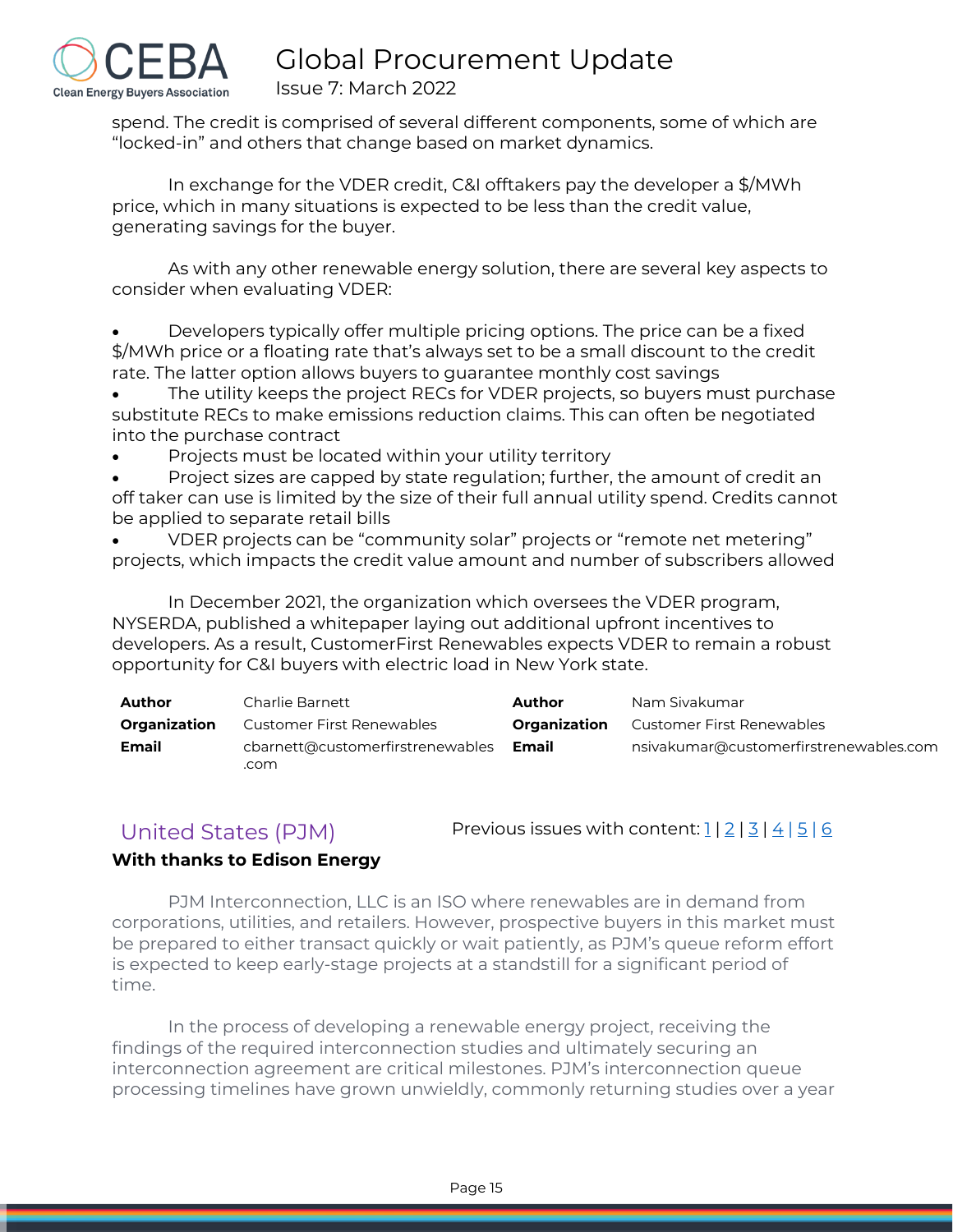

late. PJM reports that the delays have resulted in a backlog of 2,500 projects. These delays are problematic for buyers and sellers alike, as developers cannot accurately price projects, nor commit to guaranteed online dates, without the study results.

PJM's leading proposal for fixing this issue is two-fold, and likely to keep earlystage projects on the back burner while the front of the queue is prioritized. In the big picture, beginning in 2024, PJM is seeking to study projects in clusters rather than linearly from queue entry, which should speed the review process. In the interim, PJM is seeking to fast-track the review of a subset of projects. For buyers looking to bring new renewable energy onto the PJM grid within the next few years, it will be critical to seek a project that is being prioritized in the interconnection process. Edison Energy anticipates that demand in PJM will remain strong, and such projects are likely to be contracted quickly. Once those projects are contracted, buyers will need to have the patience to wait for the reformed queue process to roll out and for the backlog to clear.

*This submission contains information in summary form and is therefore intended for general guidance only. It is not intended to be a substitute for detailed research or the exercise of professional judgment. Member firms of the global EY organization cannot accept responsibility for loss to any person relying on this article.*

| Author | Mary Kate Francis                 |
|--------|-----------------------------------|
|        | <b>Organization</b> Edison Energy |
| Email  | marykatefrancis@edisonenergy.com  |

<span id="page-16-0"></span>United States (SPP)  $\overline{3}$  Previous issues with content:  $\frac{3}{5}$  $\frac{3}{5}$  $\frac{3}{5}$ 

### **With thanks to EY**

Due to the abundance of wind resources in the region, SPP is still very much a wind market. As of January 2022, of the total installed capacity, 29% was from wind and only 0.2% from solar.

Wind VPPA prices in the ISO remained flat in Q4 2021 as compared with Q3. However, solar VPPA prices increased by 15% as compared with the previous quarter, which alongside PJM is the highest increase among all ISOs for solar projects according to LevelTen's Q4 2021 Price Index.

VPPA project economics are expected to be better in the near term, but less attractive in the long term. In the short term, wholesale prices are expected to be high on account of fuel price increases, supply shortages / project delays and a rebound in demand post pandemic. However, over time, this is expected to give way to lower market prices due to increasing renewable deployment and lower gas prices.

Following Winter Storm Uri in February 2021, SPP has conducted comprehensive reviews and is implementing changes. Its review identified 22 actions, policy changes and assessments related to fuel assurance, resource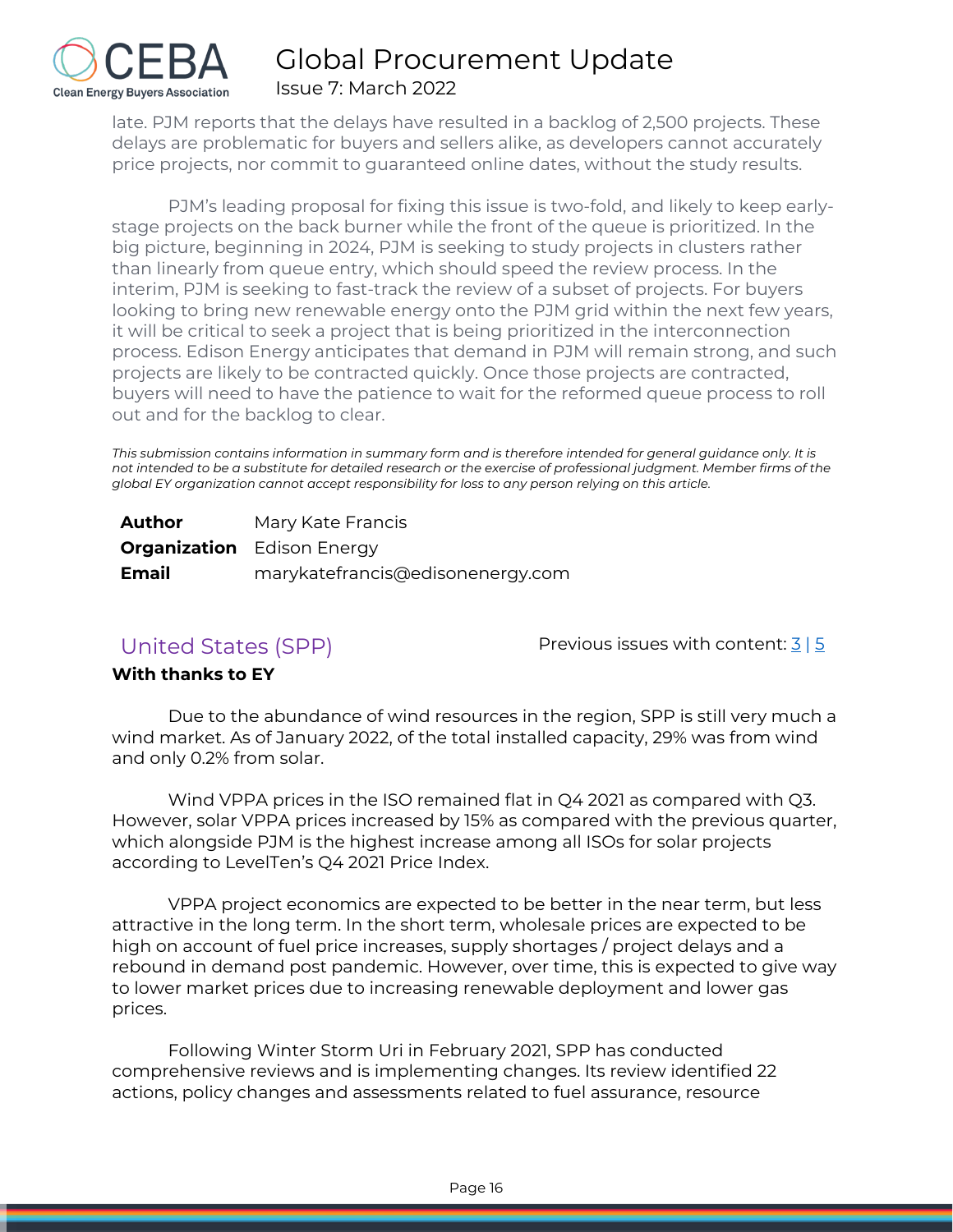

planning / availability, emergency response and other critical areas that are expected to improve overall the performance of grid, including in similar situations in the future.

Similar to other operators around the country, SPP is facing interconnection queues that are clogged with a number of requests from developers seeking to connect new generation sources to the grid. It is getting increasingly difficult to interconnect low-cost renewables in areas far from customer load centers – along the border between SPP and MISO that runs roughly from western Minnesota to northwestern Louisiana. In order to alleviate this issue, SPP along with MISO has identified seven possible transmission projects across their joint border that could allow up to 53 GW of potential generating capacity to interconnect with the grid. These projects, costing about \$1.8 billion, would relieve transmission constraints that are preventing potential projects along the grid operators' seam from being able to come online.

*This submission contains information in summary form and is therefore intended for general guidance only. It is not intended to be a substitute for detailed research or the exercise of professional judgment. Member firms of the global EY organization cannot accept responsibility for loss to any person relying on this article.*

| Author                 | Stephen J Auton-Smith     |  |  |  |  |
|------------------------|---------------------------|--|--|--|--|
| <b>Organization EY</b> |                           |  |  |  |  |
| <b>Email</b>           | Stephen.AutonSmith@ey.com |  |  |  |  |

# <span id="page-17-0"></span>**Ecuador**

### **With thanks to EKOenergy Label**

The nonprofit EKOenergy label helps consumers make additional positive impact with their renewable energy purchases. Growing demand from environmentally-conscious energy consumers and sellers has made EKOenergylabelled electricity available in Ecuador recently. Ecuadorian canned goods producer Tecopesca and ECOTEC University Samborondón campus started using EKOenergylabelled renewable electricity from their on-site solar installations as an extra step for the climate and nature.

This year, the International REC Standard Foundation has approved the issuance of I-RECs in Ecuador as well. The availability of I-RECs will facilitate renewable energy trade in accordance with the internationally recognized standards and reporting initiatives in Ecuador.

| <b>Author</b> | Merve Güngör                        |
|---------------|-------------------------------------|
|               | <b>Organization</b> EKOenergy label |
| Email         | Merve.gungor@sll.fi                 |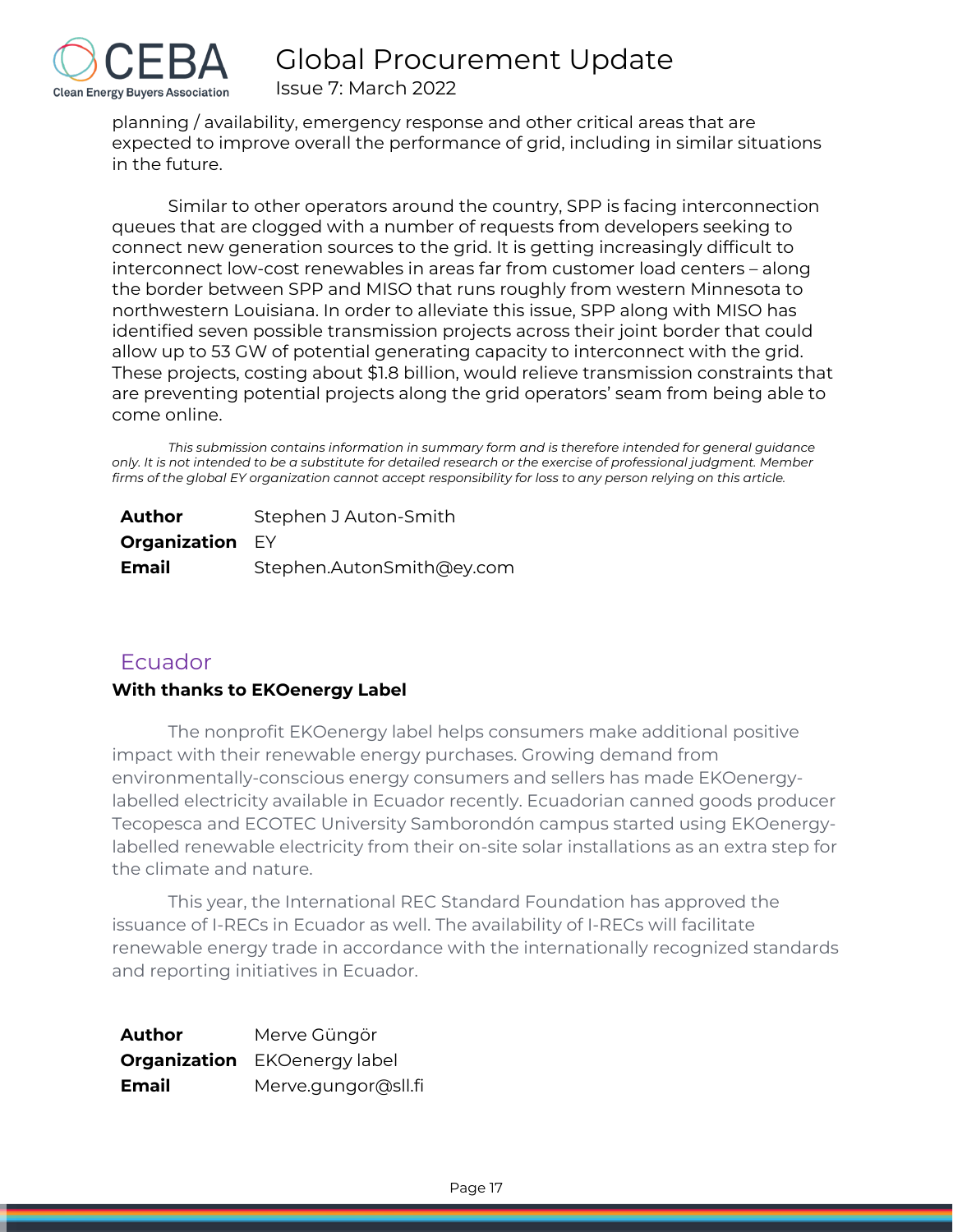

# <span id="page-18-0"></span>**Contact us**

To provide feedback and/or questions, please contact: [supplychain@cebuyers.org](mailto:supplychain@cebuyers.org)

# **About CEBA**

We are a community of nearly 300 energy customers and partners committed to achieving a 90% carbon-free U.S. electricity system by 2030.

### **[Learn more about CEBA](https://cebuyers.org/)**

| <b>Upcoming NGO-hosted events</b>                                                                                                                                                           |                                                                                   |                                                                                                             |  |  |  |
|---------------------------------------------------------------------------------------------------------------------------------------------------------------------------------------------|-----------------------------------------------------------------------------------|-------------------------------------------------------------------------------------------------------------|--|--|--|
| <b>LESsor Sustainable Energy</b><br><b>Network</b>                                                                                                                                          | May 4-June 16                                                                     | Email education@cebuyers.org                                                                                |  |  |  |
|                                                                                                                                                                                             |                                                                                   | LESSEN is a 3-month training program for data center and real estate owners and operators to learn how to   |  |  |  |
|                                                                                                                                                                                             | develop a successful sustainable energy strategy and progress toward energy goals |                                                                                                             |  |  |  |
| <b>BRC - Canada Buyer Boot</b><br>Camp                                                                                                                                                      | April 7 - 8, 2022                                                                 | Virtual                                                                                                     |  |  |  |
| assessment to pitching your CFO.                                                                                                                                                            |                                                                                   | An in-depth, interactive learning experience for energy buyers covering the fundamentals of PPAs, from risk |  |  |  |
| <b>Worldwide Wednesday:</b><br><b>Vietnam</b>                                                                                                                                               | April 20, 2022                                                                    | Virtual                                                                                                     |  |  |  |
| Join us on April 20 to discuss the latest challenges and opportunities in Vietnam's energy markets.                                                                                         |                                                                                   |                                                                                                             |  |  |  |
| <b>CEBA Spring Summit</b>                                                                                                                                                                   | May 16 - 18, 2022                                                                 | Detroit, Michigan                                                                                           |  |  |  |
| CEBA's all-member convening will have programming focused on educational content, collaborative<br>workshops, and dialogues to accelerate our new vision: customer-driven clean energy all. |                                                                                   |                                                                                                             |  |  |  |
|                                                                                                                                                                                             |                                                                                   |                                                                                                             |  |  |  |
|                                                                                                                                                                                             |                                                                                   |                                                                                                             |  |  |  |
|                                                                                                                                                                                             |                                                                                   |                                                                                                             |  |  |  |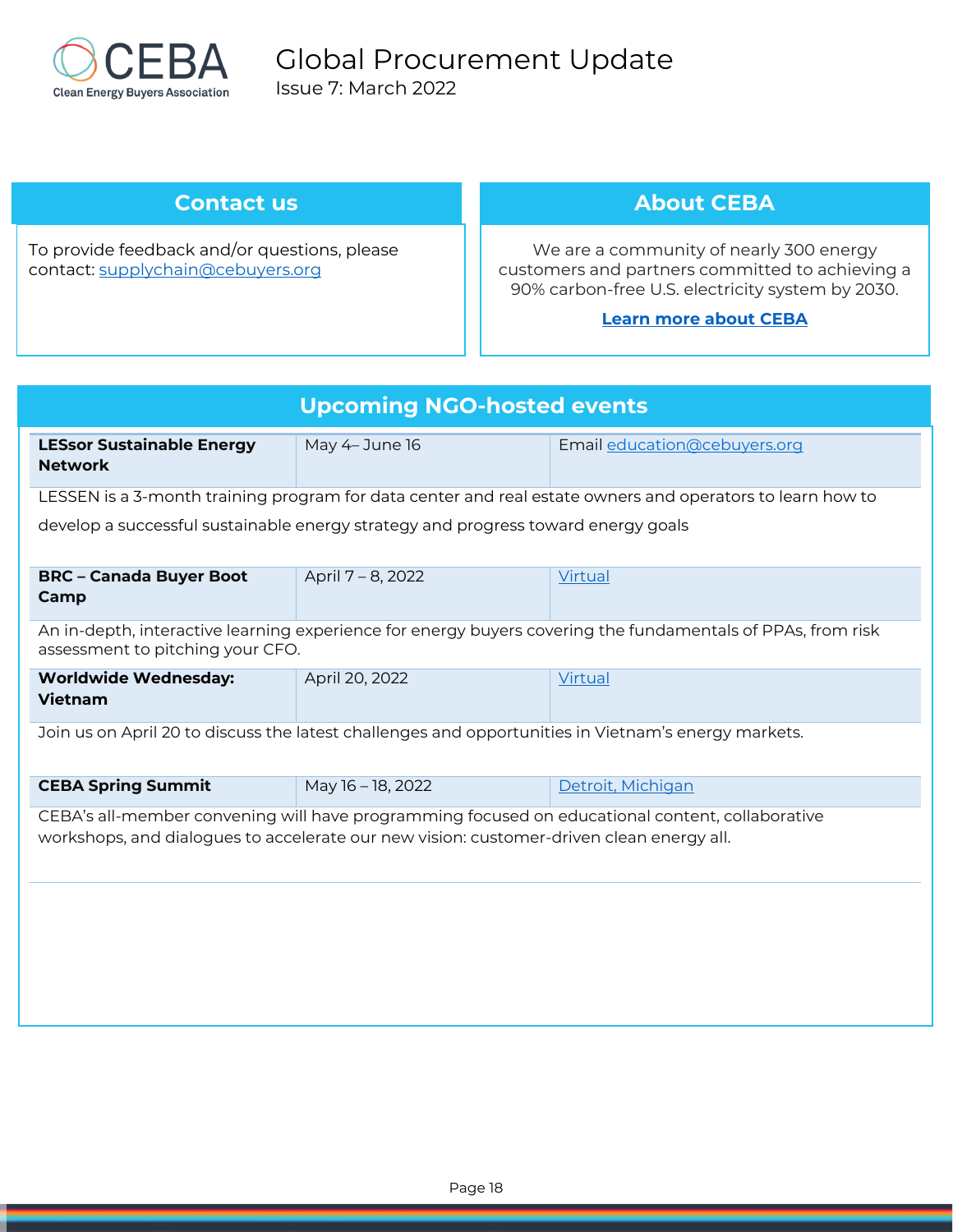

# Global Procurement Update Market Coverage

The following energy markets have been discussed in the Global Procurement Update series

| <b>Energy market</b>             | <b>Issue 1</b>               | <u>Issue 2</u>               | <b>Issue 3</b>               | <b>Issue 4</b>               | <b>Issue 5</b>    | <b>Issue 6</b>               | <b>Issue 7</b> |
|----------------------------------|------------------------------|------------------------------|------------------------------|------------------------------|-------------------|------------------------------|----------------|
| Asia                             |                              |                              |                              |                              |                   |                              |                |
| Australia                        | $\checkmark$                 | $\checkmark$                 | $\checkmark$                 | $\checkmark$                 | $\checkmark$      | $\checkmark$                 | $\checkmark$   |
| China (National)                 | $\checkmark$                 | $\checkmark$                 | $\checkmark$<br>$\checkmark$ | $\checkmark$                 | $\checkmark$      | $\checkmark$                 |                |
| China (Guangdong)                |                              |                              |                              |                              |                   |                              |                |
| China (Jiangsu)                  | $\checkmark$<br>$\checkmark$ |                              |                              |                              |                   |                              |                |
| China (Sichuan)                  | $\checkmark$                 |                              |                              |                              |                   |                              | ✓              |
| India                            | $\checkmark$                 | $\checkmark$<br>$\checkmark$ |                              | $\checkmark$                 | $\checkmark$      | $\checkmark$<br>$\checkmark$ |                |
| Indonesia                        | ✓                            | ✓                            | $\checkmark$<br>✓            | $\checkmark$                 | $\checkmark$      | $\checkmark$                 |                |
| Japan<br>Malaysia                |                              |                              |                              |                              | $\checkmark$      |                              |                |
| Philippines                      |                              |                              |                              |                              |                   | $\checkmark$                 | ✓              |
| Russia                           | $\checkmark$                 | $\checkmark$                 | $\checkmark$                 |                              |                   |                              |                |
| Singapore                        |                              |                              | ✓                            |                              |                   |                              |                |
| South Korea                      |                              |                              |                              | $\checkmark$                 | $\checkmark$      | $\checkmark$                 | ✓              |
| Taiwan                           | ✓                            |                              | ✓                            | $\checkmark$                 | $\checkmark$      | ✓                            |                |
| Vietnam                          | ✓                            | $\checkmark$                 | ✓                            | ✓                            | ✓                 | ✓                            |                |
|                                  |                              |                              |                              |                              |                   |                              |                |
| Europe                           |                              |                              |                              |                              |                   |                              |                |
| Demark                           |                              |                              | ✓                            |                              |                   |                              |                |
| Germany                          |                              | $\checkmark$                 |                              |                              | $\checkmark$      | ✓                            |                |
| France                           |                              |                              | ✓                            |                              |                   |                              |                |
| Ireland                          |                              |                              |                              | ✓                            | ✓                 |                              |                |
| Italy                            | ✓<br>$\checkmark$            | ✓<br>$\checkmark$            | ✓                            | $\checkmark$<br>$\checkmark$ | ✓<br>$\checkmark$ | ✓                            |                |
| Poland                           |                              |                              | ✓                            |                              |                   |                              |                |
| Romania                          |                              |                              |                              |                              |                   | ✓                            |                |
| Spain                            | ✓                            | $\checkmark$                 | $\checkmark$                 | $\checkmark$                 |                   | ✓                            |                |
| Sweden                           |                              |                              |                              | ✓<br>$\checkmark$            |                   |                              |                |
| UK                               | ✓                            | $\checkmark$                 | ✓                            |                              | ✓                 | ✓                            | ✓              |
| North America                    |                              |                              |                              |                              |                   |                              |                |
| Canada                           | ✓                            | $\checkmark$                 | ✓                            | $\checkmark$                 | ✓                 | ✓                            | ✓              |
| Mexico                           |                              | $\checkmark$                 | ✓                            | $\checkmark$                 | $\checkmark$      | $\checkmark$                 | ✓              |
| United States (CAISO)            |                              | ✓                            |                              | $\checkmark$                 | $\checkmark$      | $\checkmark$                 | ✓              |
| United States (ERCOT)            |                              | $\checkmark$                 | ✓                            | ✓                            |                   | ✓                            | $\checkmark$   |
| United States (ISO NE)           | ✓                            |                              | ✓                            | ✓                            |                   |                              |                |
| United States (MISO)             | $\checkmark$                 | $\checkmark$                 | $\checkmark$                 | $\checkmark$                 | $\checkmark$      | $\checkmark$                 | ∕              |
| United States (NYSO)             |                              |                              |                              |                              |                   |                              |                |
| United States (PJM)              |                              |                              |                              |                              | ✓                 |                              |                |
| United States (South             |                              |                              |                              |                              |                   |                              |                |
| Carolina)<br>United States (SPP) |                              |                              |                              |                              | ✓                 |                              |                |
|                                  |                              |                              |                              |                              |                   |                              |                |
| South America                    |                              |                              |                              |                              |                   |                              |                |
| <b>Brazil</b>                    |                              | ✓                            |                              |                              |                   |                              |                |
| Colombia                         |                              | $\checkmark$                 |                              | $\checkmark$                 | $\checkmark$      |                              |                |
| Ecuador                          |                              |                              |                              |                              |                   |                              |                |